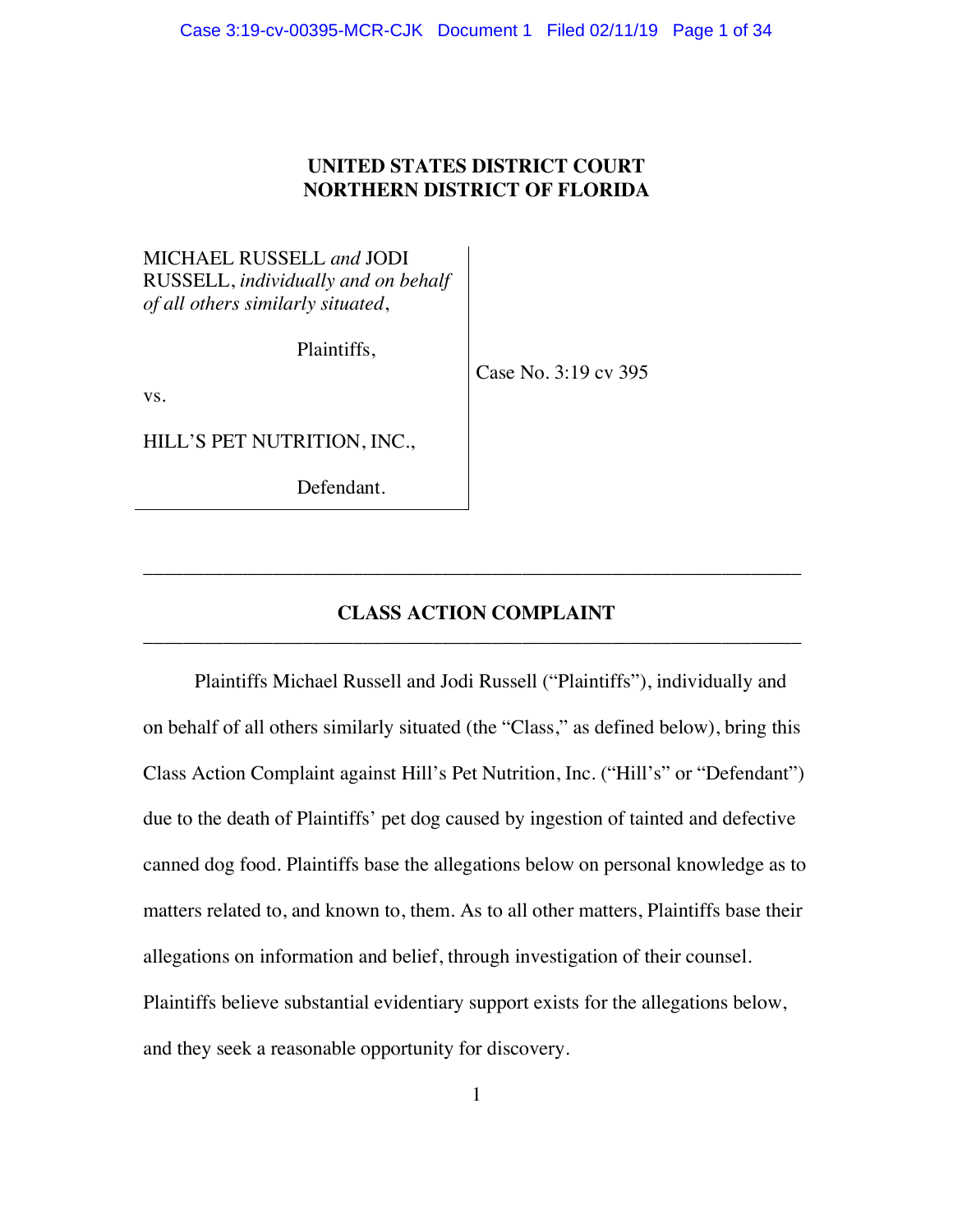# **NATURE OF THE ACTION**

1. This is a class action lawsuit on behalf of purchasers of Defendant's canned dog food products that caused injury, illness, and/or death to Plaintiffs' and the Class members' household pet dogs.

2. The canned dog food products at issue include the following products

(collectively, the "Products"):

| <b>Product Name</b>                                                                                          | <b>SKU</b>    | Date Code /     |
|--------------------------------------------------------------------------------------------------------------|---------------|-----------------|
|                                                                                                              | <b>Number</b> | <b>Lot Code</b> |
| Hill's <sup>®</sup> Prescription Diet <sup>®</sup> c/d <sup>®</sup> Multicare Canine                         | 3384          | 102020T10       |
| Chicken & Vegetable Stew 12.5oz                                                                              |               | 102020T25       |
| Hill's <sup>®</sup> Prescription Diet <sup>®</sup> i/d® Canine Chicken &<br>3389<br>Vegetable Stew 12.5oz    |               | 102020T04       |
|                                                                                                              |               | 102020T10       |
|                                                                                                              |               | 102020T19       |
|                                                                                                              |               | 102020T20       |
| Hill's <sup>®</sup> Prescription Diet <sup>®</sup> i/d <sup>®</sup> Canine Chicken &<br>Vegetable Stew 5.5oz | 3390          | 102020T11       |
|                                                                                                              |               | 112020T23       |
|                                                                                                              |               | 122020T07       |
| Hill's <sup>®</sup> Prescription Diet <sup>®</sup> z/d® Canine 5.5oz                                         | 5403          | 102020T17       |
|                                                                                                              |               | 112020T22       |
| Hill's <sup>®</sup> Prescription Diet <sup>®</sup> g/d® Canine 13oz                                          | 7006          | 112020T19       |
|                                                                                                              |               | 112020T20       |
| Hill's <sup>®</sup> Prescription Diet <sup>®</sup> i/d <sup>®</sup> Canine 13oz                              | 7008          | 092020T30       |
|                                                                                                              |               | 102020T07       |
|                                                                                                              |               | 102020T11       |
|                                                                                                              |               | 112020T22       |
|                                                                                                              |               | 112020T23       |
| Hill's <sup>®</sup> Prescription Diet <sup>®</sup> j/d <sup>®</sup> Canine 13oz                              | 7009          | 112020T20       |
| Hill's <sup>®</sup> Prescription Diet <sup>®</sup> k/d® Canine 13oz                                          | 7010          | 102020T10       |
|                                                                                                              |               | 102020T11       |
| Hill's <sup>®</sup> Prescription Diet <sup>®</sup> w/d <sup>®</sup> Canine 13oz                              | 7017          | 092020T30       |
|                                                                                                              |               | 102020T11       |
|                                                                                                              |               | 102020T12       |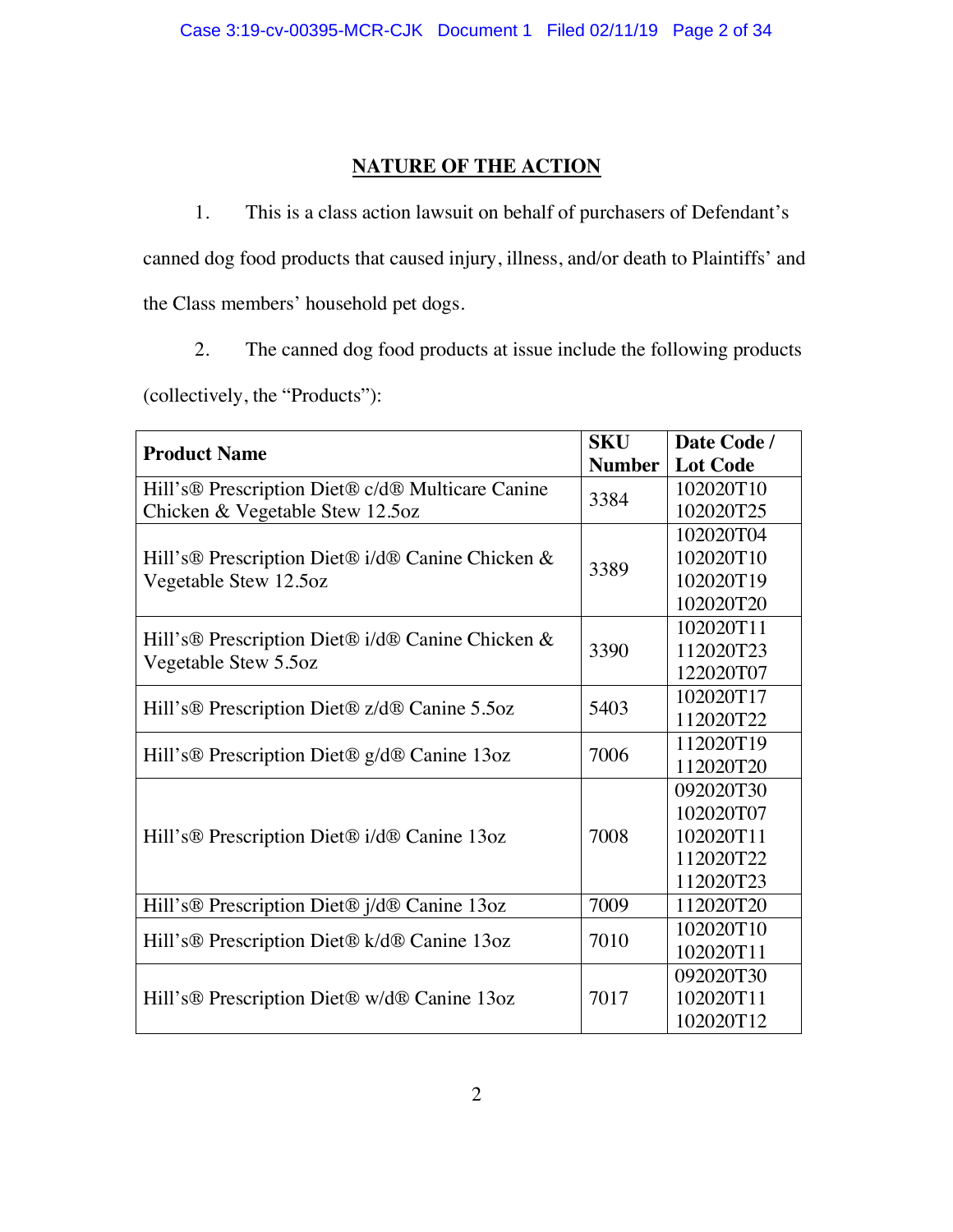| <b>Product Name</b>                                                                                                    | <b>SKU</b>    | Date Code /     |
|------------------------------------------------------------------------------------------------------------------------|---------------|-----------------|
|                                                                                                                        | <b>Number</b> | <b>Lot Code</b> |
| Hill's <sup>®</sup> Prescription Diet <sup>®</sup> z/d® Canine 13oz                                                    | 7018          | 102020T04       |
|                                                                                                                        |               | 112020T22       |
| Hill's <sup>®</sup> Prescription Diet® Metabolic + Mobility                                                            | 10086         | 102020T05       |
| Canine Vegetable & Tuna Stew 12.5oz                                                                                    |               | 102020T26       |
| Hill's® Prescription Diet® w/d® Canine Vegetable                                                                       | 10129         | 102020T04       |
| & Chicken Stew 12.5oz                                                                                                  |               | 102020T21       |
| Hill's <sup>®</sup> Prescription Diet <sup>®</sup> i/d® Low Fat Canine                                                 | 10423         | 102020T17       |
| Rice, Vegetable & Chicken Stew 12.5oz                                                                                  |               | 102020T19       |
|                                                                                                                        |               | 112020T04       |
| Hill's <sup>®</sup> Prescription Diet <sup>®</sup> Derm Defense <sup>®</sup> Canine<br>Chicken & Vegetable Stew 12.5oz | 10509         | 102020T05       |
| Hill's® Science Diet® Adult 7+ Small & Toy Breed                                                                       |               |                 |
| Chicken & Barley Entrée Dog Food 5.8oz                                                                                 | 4969          | 102020T18       |
| Hill's® Science Diet® Puppy Chicken & Barley                                                                           | 7036          | 102020T12       |
| Entrée 13oz                                                                                                            |               |                 |
|                                                                                                                        |               | 102020T13       |
| Hill's® Science Diet® Adult Chicken & Barley                                                                           | 7037          | 102020T14       |
| Entrée Dog Food 13oz                                                                                                   |               | 112020T23       |
|                                                                                                                        |               | 112020T24       |
| Hill's® Science Diet® Adult Turkey & Barley Dog                                                                        | 7038          | 102020T06       |
| Food 13oz                                                                                                              |               |                 |
| Hill's® Science Diet® Adult Chicken & Beef Entrée                                                                      | 7040          | 102020T13       |
| Dog Food 13oz                                                                                                          |               |                 |
| Hill's® Science Diet® Adult Light with Liver Dog                                                                       | 7048          | 112020T19       |
| Food 13oz                                                                                                              |               |                 |
| Hill's <sup>®</sup> Science Diet® Adult 7+ Chicken & Barley                                                            | 7055          | 092020T31       |
| Entrée Dog Food 13oz                                                                                                   |               | 102020T13       |
| Hill's® Science Diet® Adult 7+ Beef & Barley<br>7056<br>Entrée Dog Food 13oz                                           | 092020T31     |                 |
|                                                                                                                        |               | 112020T20       |
|                                                                                                                        |               | 112020T24       |
| Hill's <sup>®</sup> Science Diet <sup>®</sup> Adult 7+ Turkey & Barley<br>Entrée 13oz                                  | 7057          | 112020T19       |
| Hill's <sup>®</sup> Science Diet <sup>®</sup> Adult 7+ Healthy Cuisine                                                 |               | 102020T14       |
| Braised Beef, Carrots & Peas Stew dog food 12.5oz                                                                      | 10452         | 102020T21       |
| Hill's <sup>®</sup> Science Diet <sup>®</sup> Adult 7+ Youthful Vitality<br>Chicken & Vegetable Stew dog food 12.5oz   | 10763         | 102020T04       |
|                                                                                                                        |               | 102020T05       |
|                                                                                                                        |               | 112020T11       |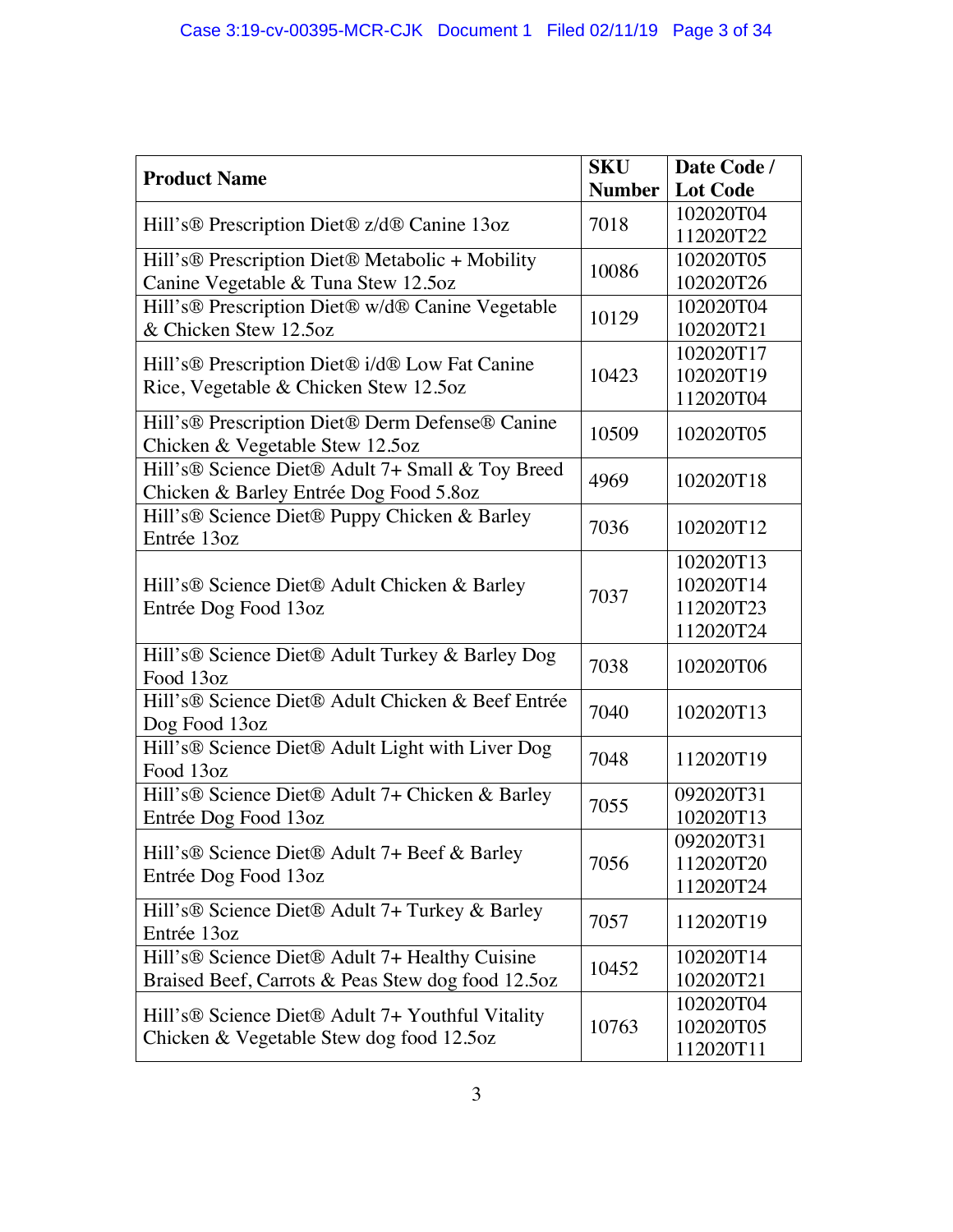3. Hill's is a leading North American producer of pet food products sold by retailers, veterinarians, and veterinary clinics nationwide.

4. Hill's holds itself out as a provider of high quality, elite pet food including canned dog food.

5. Hill's produces and sells hundreds of thousands of containers of canned dog food annually.

6. Defendant designed, manufactured, marketed, advertised, and warranted the canned dog food Products.

7. In conjunction with each sale, Defendant marketed, advertised, and warranted that the Products were fit for the ordinary purpose for which such goods are used, consumption by household dogs, and were free from defects.

8. Defendant produces the canned dog food Products intending that consumers will purchase the Products, regardless of the brand or label name, place of purchase, or the location where dogs actually consume them.

9. The canned dog food Products were intended to be placed in the stream of commerce and distributed, offered for sale, and sold to Plaintiffs and the Class members in Florida and the United States and fed to their pet dogs.

10. As a result of the defective Products, Plaintiffs and the Class members have suffered damages including, but not limited to, the fact they have incurred substantial veterinary bills, suffered injury to and/or death of their pets, and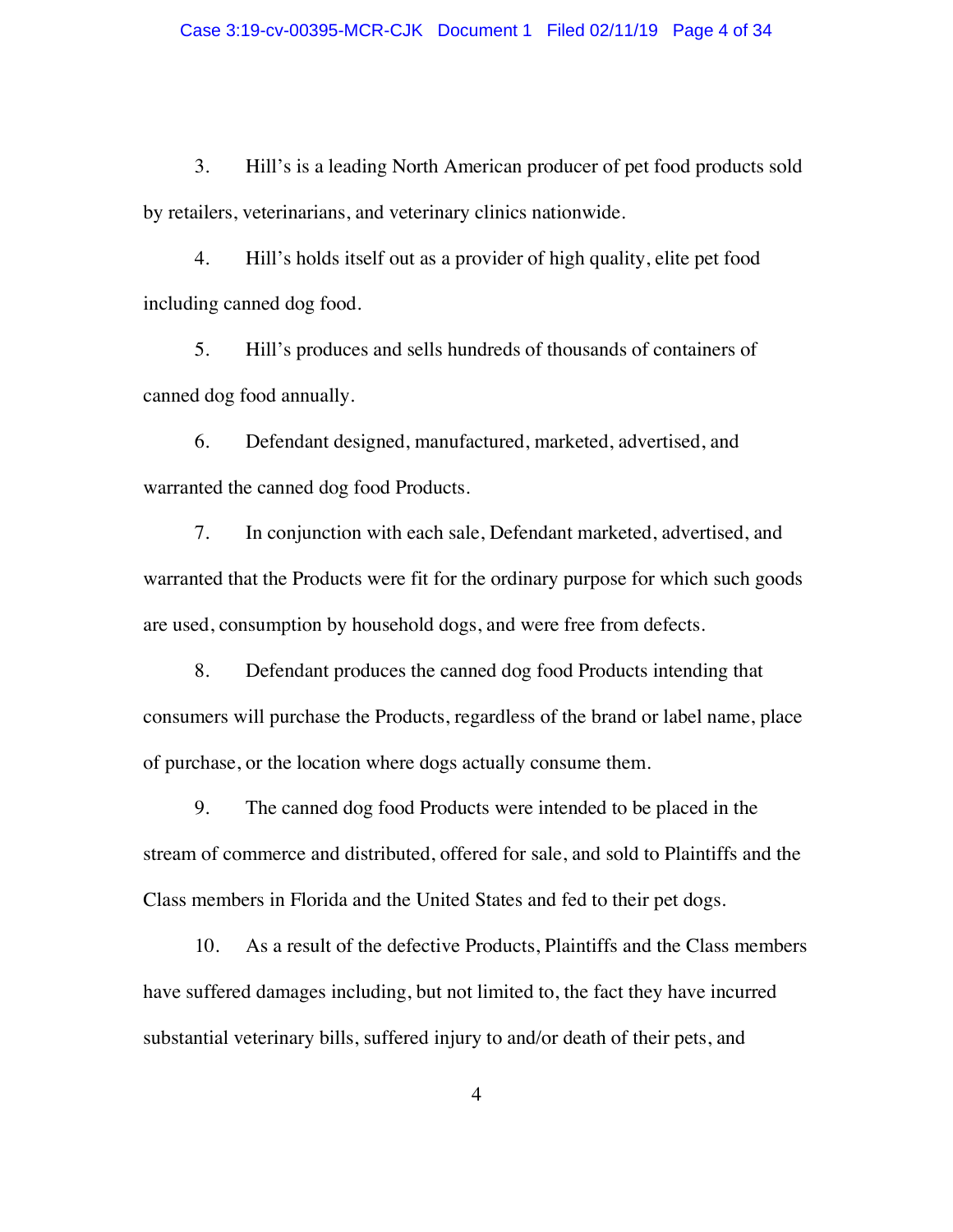purchased and/or own canned dog food Products that they would not otherwise have bought had they known the Products were defective.

11. Defendant knows and has admitted that the Products are defective and that they have caused injury, illness, and death to household pet dogs.

12. On or about January 31, 2019, Defendant initiated a voluntary recall of the Products. (U.S. FOOD & DRUG ADMIN., *Hill's Pet Nutrition Voluntarily Recalls Select Canned Dog Food for Excessive Vitamin D* (Jan. 31, 2019), https://www.fda.gov/Safety/Recalls/ucm630232.htm.)

13. The recall involves about 675,000 cases of canned dog food. (Kate Gibson, *Pet owners report dog deaths from recalled food on social media*, WWW.CBSNEWS.COM (updated Feb. 8, 2019 11:55 AM), https://goo.gl/G61Lgo.)

14. Defendant knew before January 31, 2019, that the Products, or some of them, contained dangerously high levels of vitamin D.

#### **PARTIES**

15. Plaintiffs Michael and Jodi Russell, husband and wife, are residents of Gulf Breeze, Florida, in Santa Rosa County.

16. Defendant Hill's Pet Nutrition, Inc., is a corporation organized under the laws of Delaware. Defendant Hill's Pet Nutrition, Inc.'s principal place of business is located at 400 Southwest 8th Street, Topeka, Kansas 66603.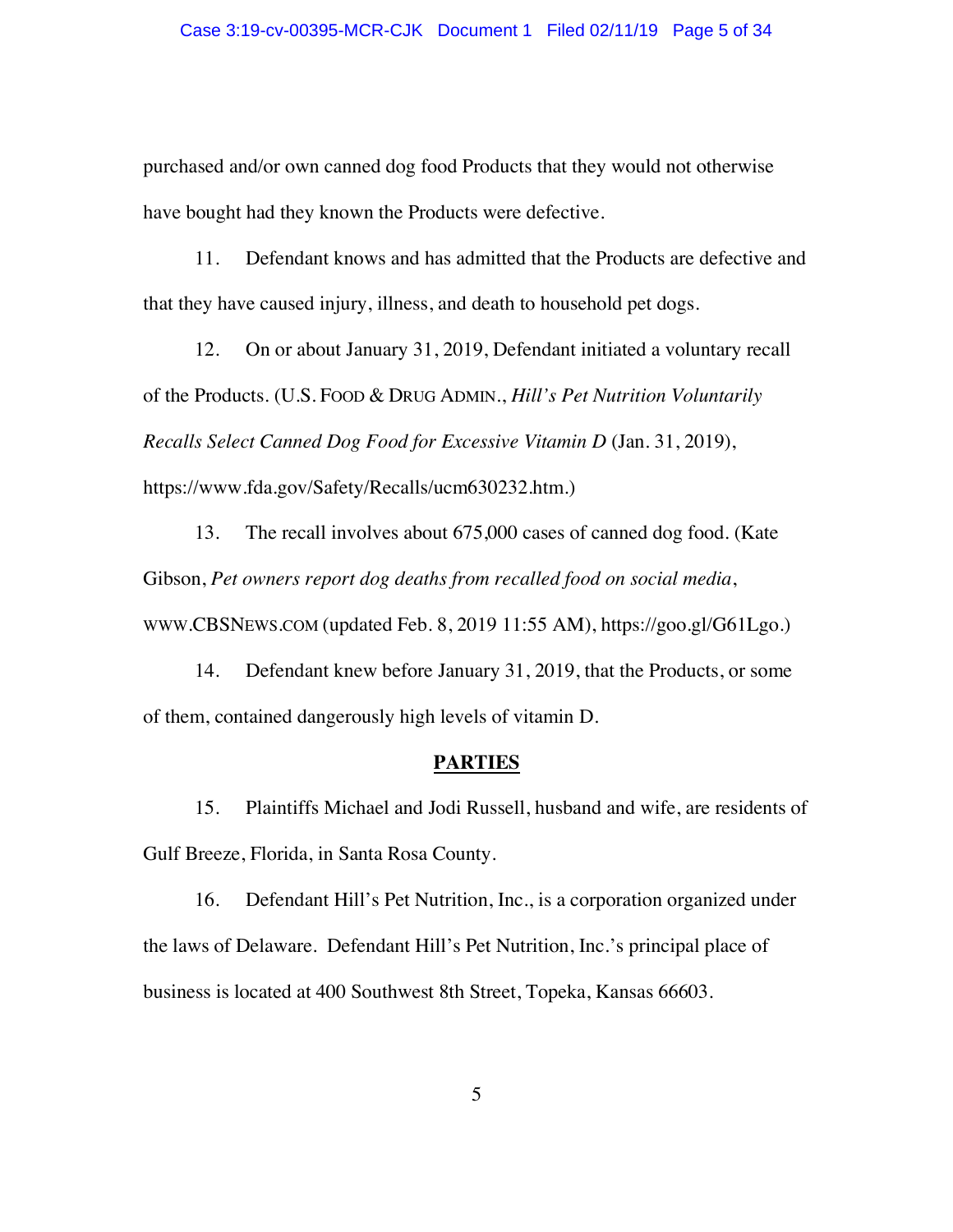#### **JURISDICTION AND VENUE**

#### **Jurisdiction**

17. This Court has personal jurisdiction over Defendant for reasons including but not limited to the following: Plaintiffs' claims arise out of Defendant's conduct within Florida, including but not limited to Defendant's conduct of selling the defective canned dog food Products to veterinarians and other consumers throughout Florida, including to Plaintiffs, who purchased the defective canned dog food in this district and whose losses were suffered here.

18. This Court has original subject-matter jurisdiction over this proposed class action pursuant to the Class Action Fairness Act of 2005, Pub. L. 109-2, 119 Stat. 4 (codified in scattered sections of Title 28 of the *United States Code*), under 28 U.S.C. § 1332(d), which provides for the original jurisdiction of the federal district courts over "any civil action in which the matter in controversy exceeds the sum or value of \$5,000,000, exclusive of interest and costs, and [that] is a class action in which . . . any member of a class of plaintiffs is a citizen of a State different from any defendant." 28 U.S.C. § 1332(d)(2)(A). Because the proposed Class Plaintiffs seek to represent includes residents from throughout the United States, the Class necessarily includes citizens from States other than the States of which Defendant is a citizen, Delaware and Kansas. Further, Plaintiff alleges the matter in controversy exceeds \$5,000,000.00 in the aggregate, exclusive of interest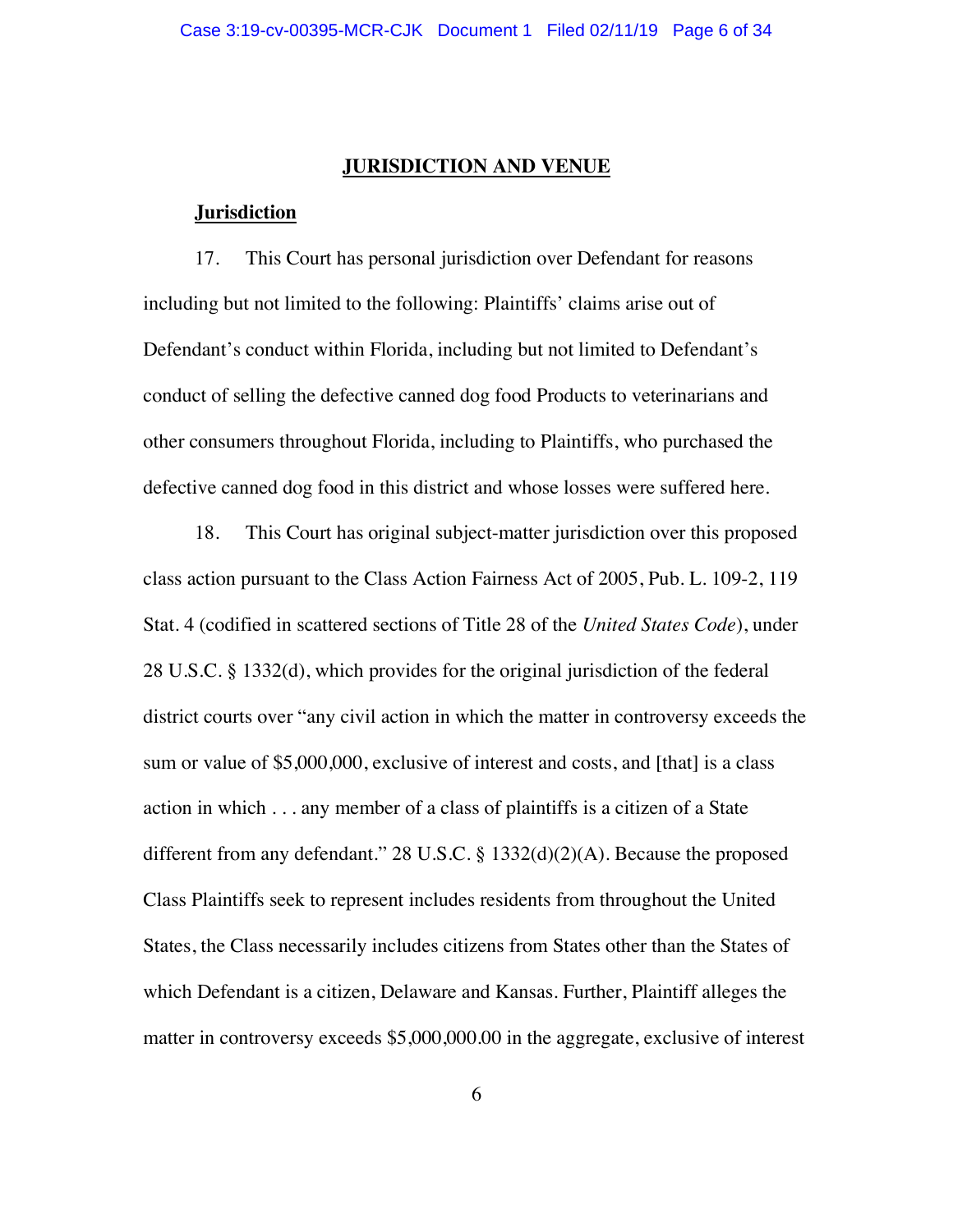and costs. Finally, "the number of members of all proposed plaintiff classes in the aggregate" is greater than 100. *See* 28 U.S.C. § 1332(d)(5)(B).

#### **Venue**

19. Venue is proper pursuant to 28 U.S.C. § 1391(b)(2) because a substantial part of the events or omissions giving rise to Plaintiffs' claims occurred within this district. Plaintiffs purchased the Products in this district and their household pets consumed the Products and received resulting veterinary care in this district. Numerous other Class members also purchased the Products in this district for consumption by their pets. Defendant caused the Products to be offered for sale and sold to the public, including Plaintiffs, in this district.

## **SUBSTANTIVE ALLEGATIONS**

### **Defendant and the Defective Pet Food Products**

20. Hill's holds itself out to the public as a producer of safe, nutritious, and high-quality pet food, including canned dog food.

21. Defendant's business includes manufacturing, producing, distributing, or selling dog food under various brands, including "Prescription Diet," "Science Diet," and "Ideal Balance."

22. Defendant produces hundreds of thousands of containers of canned dog food products for sale throughout the United States each year, a substantial proportion of which are sold or offered for sale in Florida.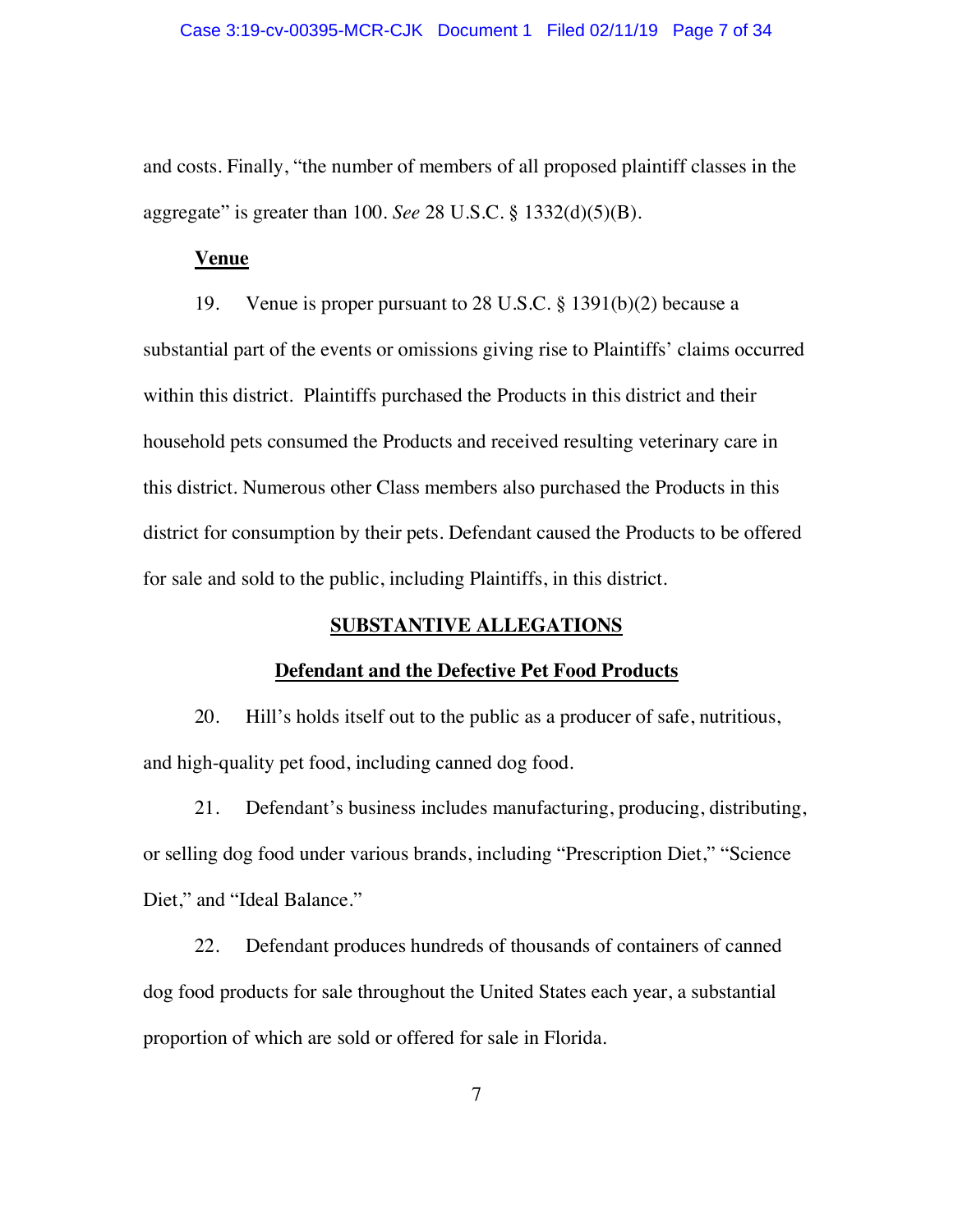23. Hill's makes numerous express warranties about the quality of its canned dog food and its manufacturing facilities.

24. For example, Hill's encourages consumers to "trust the Hill's standard" and states that the company has a "proven commitment to quality and safety." (Hill's Pet Nutrition, Inc., *Quality & Safety*, WWW.HILLSPET.COM (2019), https://www.hillspet.com/about-us/quality-and-safety.)

25. Defendant's website states that "[m]ore than 220 veterinarians, food

scientists, technicians and Ph.D. nutritionists at Hill's develop all of Hill's pet

foods to meet the needs of your pets." (*Id*.)

26. Defendant's website claims:

We only accept ingredients from suppliers whose facilities meet stringent quality standards and who are approved by Hill's.

Not only is each ingredient examined to ensure its safety, we also analyze each product's ingredient profile for essential nutrients to ensure your pet gets the stringent, precise formulation they need.

(*Id.*)

27. Defendant's website also claims:

We conduct final safety checks daily on every Hill's pet food product to help ensure the safety of your pet's food.

Additionally, all finished products are physically inspected and tested for key nutrients prior to release to help ensure your pet gets a consistent product bag to bag.

(*Id.*)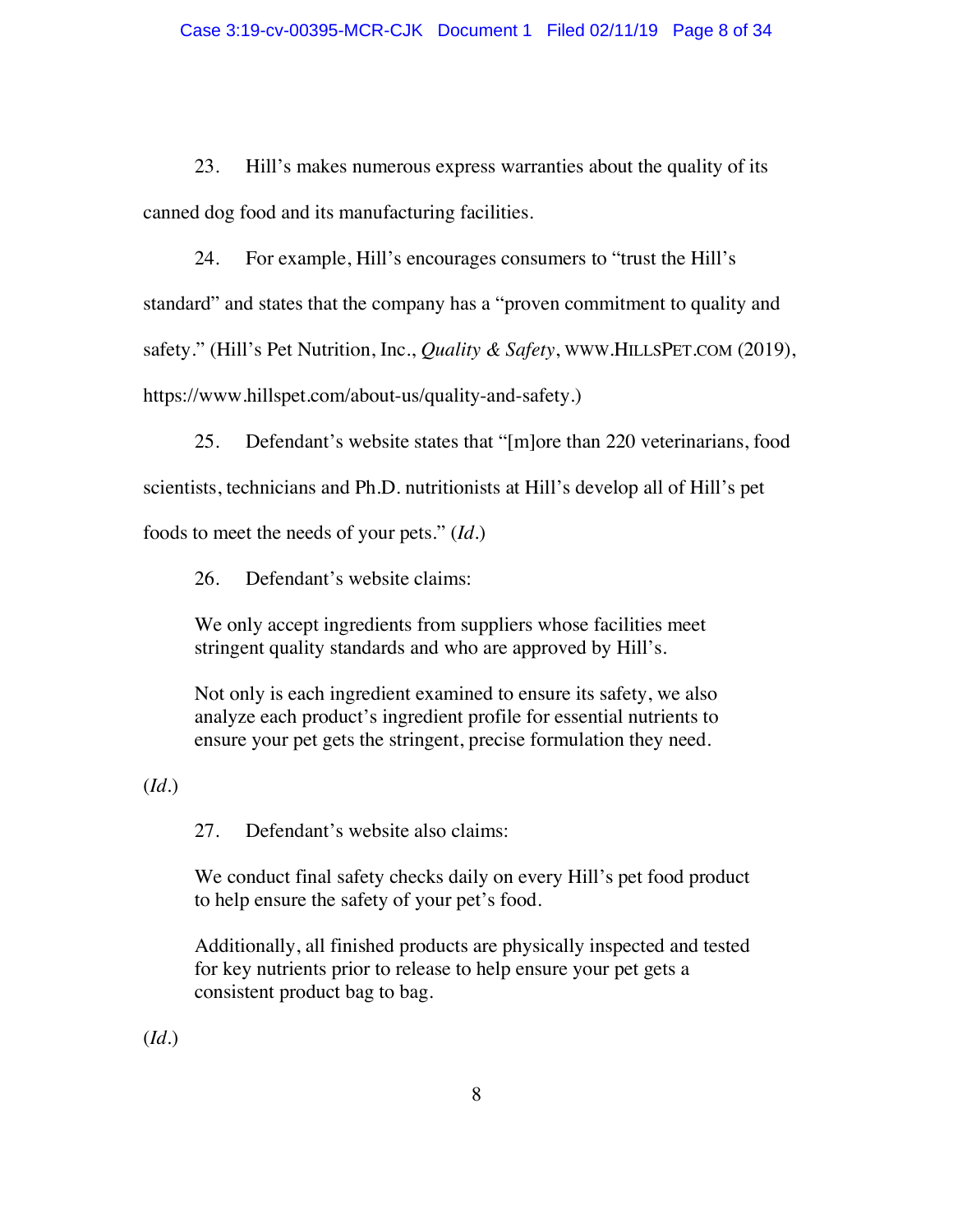28. Hill's intended for dog owners to believe its statements and trust that its canned dog food is of first-rate quality.

29. Hill's has a documented history of marketing through the veterinary community. (*See* Tara Parker-Pope, *Colgate Gives Doctors Treats for Plugging Its Food Brands*, WWW.WSJ.COM (updated Nov. 3, 1997 9:06 a.m. ET), https://www.wsj.com/articles/SB878509979865406000.)

30. Due to consumer perception the Defendant's pet food products are of high quality, they are priced at a premium compared to other pet food products. (*See id.*)

31. As stated above, on or about January 31, 2019, Defendant initiated a voluntary recall of the Products. (U.S. FOOD & DRUG ADMIN., *Hill's Pet Nutrition Voluntarily Recalls Select Canned Dog Food for Excessive Vitamin D* (Jan. 31, 2019), https://www.fda.gov/Safety/Recalls/ucm630232.htm.)

32. Notices of the recall posted to Defendant's Facebook and Twitter pages were overwhelmed with replies from distressed pet owners, many of whom claimed their dogs had gotten extremely sick or died after consuming the food. (Michael Brice-Saddler, *A dog food company recalled its products, but these grieving pet owners say it's too late*, WASHINGTONPOST.COM (Feb. 4, 2019), https://goo.gl/bfbcx2.) Some of the distressed pet owners said their vets had prescribed Defendant's Products to them. (*Id.*) Others said they had paid thousands

9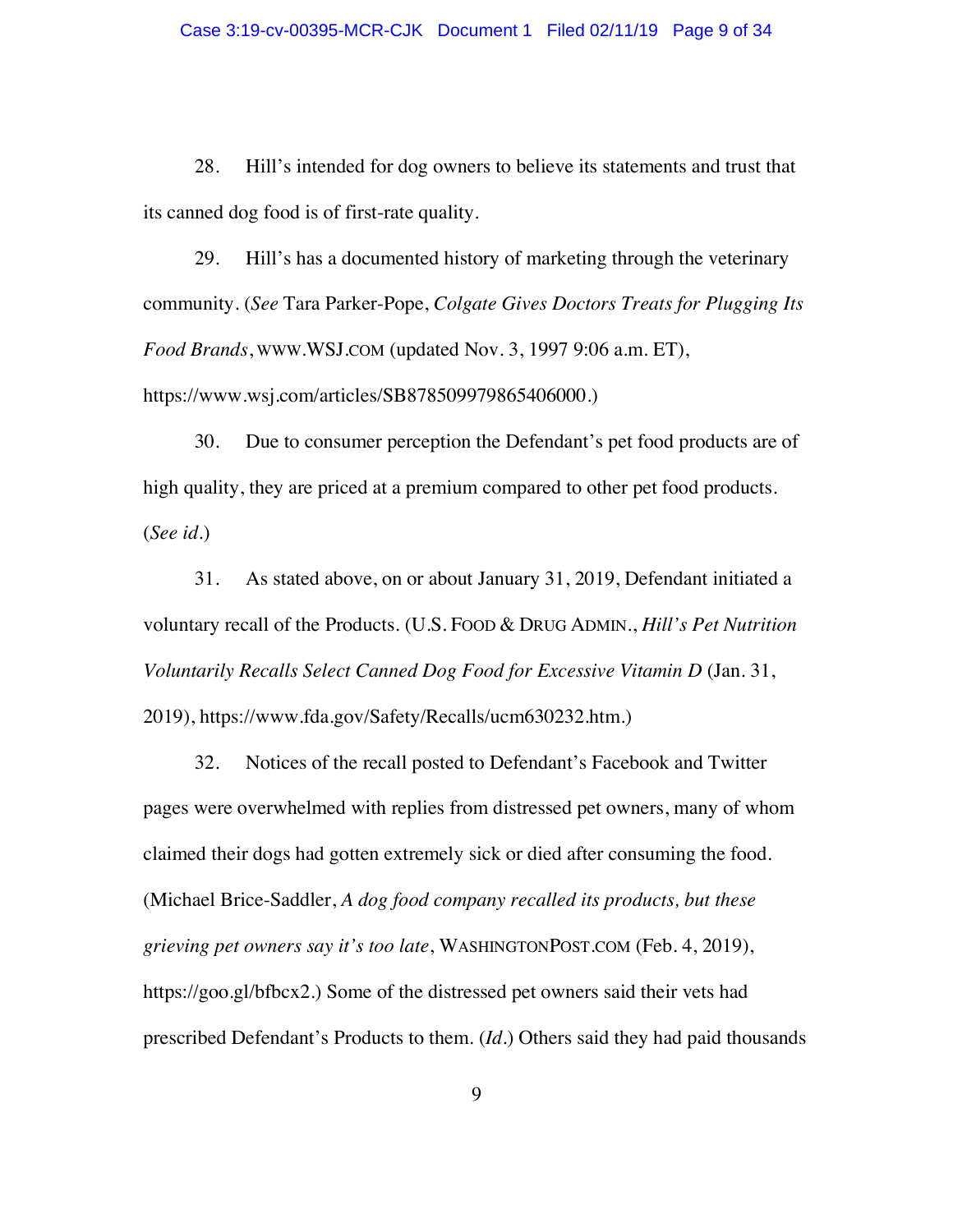in medical bills as a result of the accompanying illness. (*Id.*; *see also* Hill's Pet Nutrition, FACEBOOK.COM (Jan. 31, 2019 8:42 AM), https://goo.gl/t2J9X2; Hill's Pet Nutrition, TWITTER.COM (Jan. 31. 2019 8:43 AM), https://twitter.com/HillsPet.)

33. The defective canned dog food Products contain elevated levels of vitamin D.

34. Excessive vitamin D intake can poison dogs and cause them to

experience serious health issues and death.

35. Excessive vitamin D intake by a dog increases calcium, which is harmful to dogs' kidneys.

36. Symptoms of excessive vitamin D intake by a dog may include:

- $\bullet$  vomiting,
- $\bullet$  weakness,
- $\bullet$  depression,
- $\bullet$  loss of appetite,
- $\bullet$  increased thirst (polydipsia),
- increased urination (polyuria),
- dark tarry feces containing blood,
- $\bullet$  blood in vomit,
- loss of weight,
- $\bullet$  constipation,
- $\bullet$  seizures,
- $\bullet$  muscle tremors,
- abdominal pain,
- excessive drooling, and
- $\bullet$  joint issues.

37. Vitamin D toxicity is an emergency that requires immediate treatment

and hospitalization.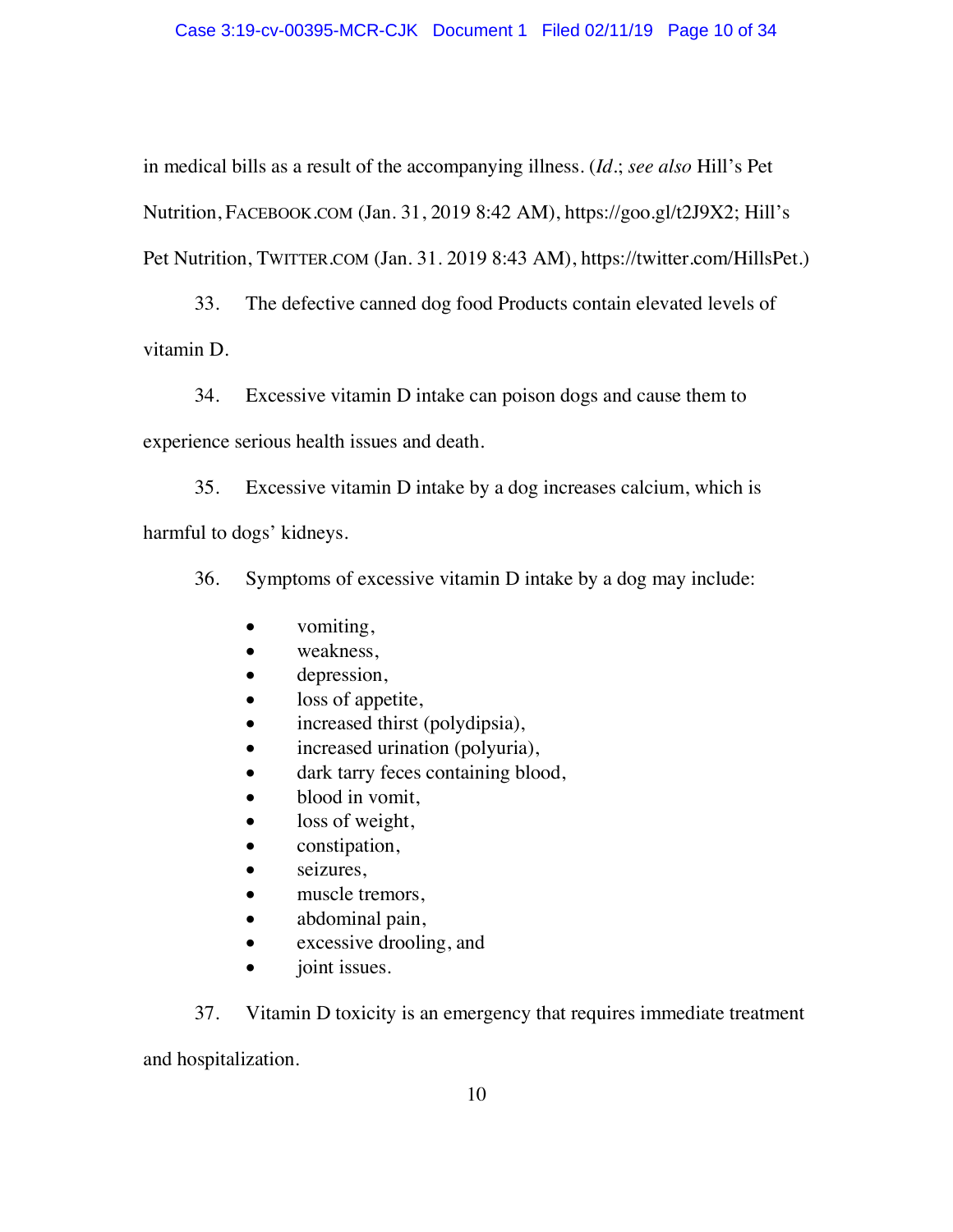38. Treating dogs with vitamin D toxicity is an expensive and laborious process often involving prolonged hospitalization.

39. Because Defendant's recall involves about 675,000 cases of canned dog food, Plaintiffs believe Defendant has sold hundreds of thousands of defective Products nationwide.

40. Defendant manufactured, marketed, advertised, warranted, and sold, either directly or through its authorized distribution channels, the Products that caused Plaintiffs' and the Class members' damages. Plaintiffs and the Class have been or will be forced to pay for damage caused by the defect in the Products.

#### **Factual Allegations Related to Plaintiffs**

41. Plaintiffs' dog Stella—a dachshund—was a rescue dog Plaintiffs adopted in Gainesville, Florida.

42. Plaintiffs have eight rescue dogs other than Stella.

43. Prior to ingesting the defective canned dog food Product, Stella was in good health and had normal blood work, including normal renal function.

44. On January 10, 2019, Stella had stomach problems, and Mr. Russell thought she was dehydrated. Mr. Russell took Stella to their family's veterinarian, who said Stella had pancreatitis. Stella stayed with the vet for two days and was discharged on January 12, 2019.

11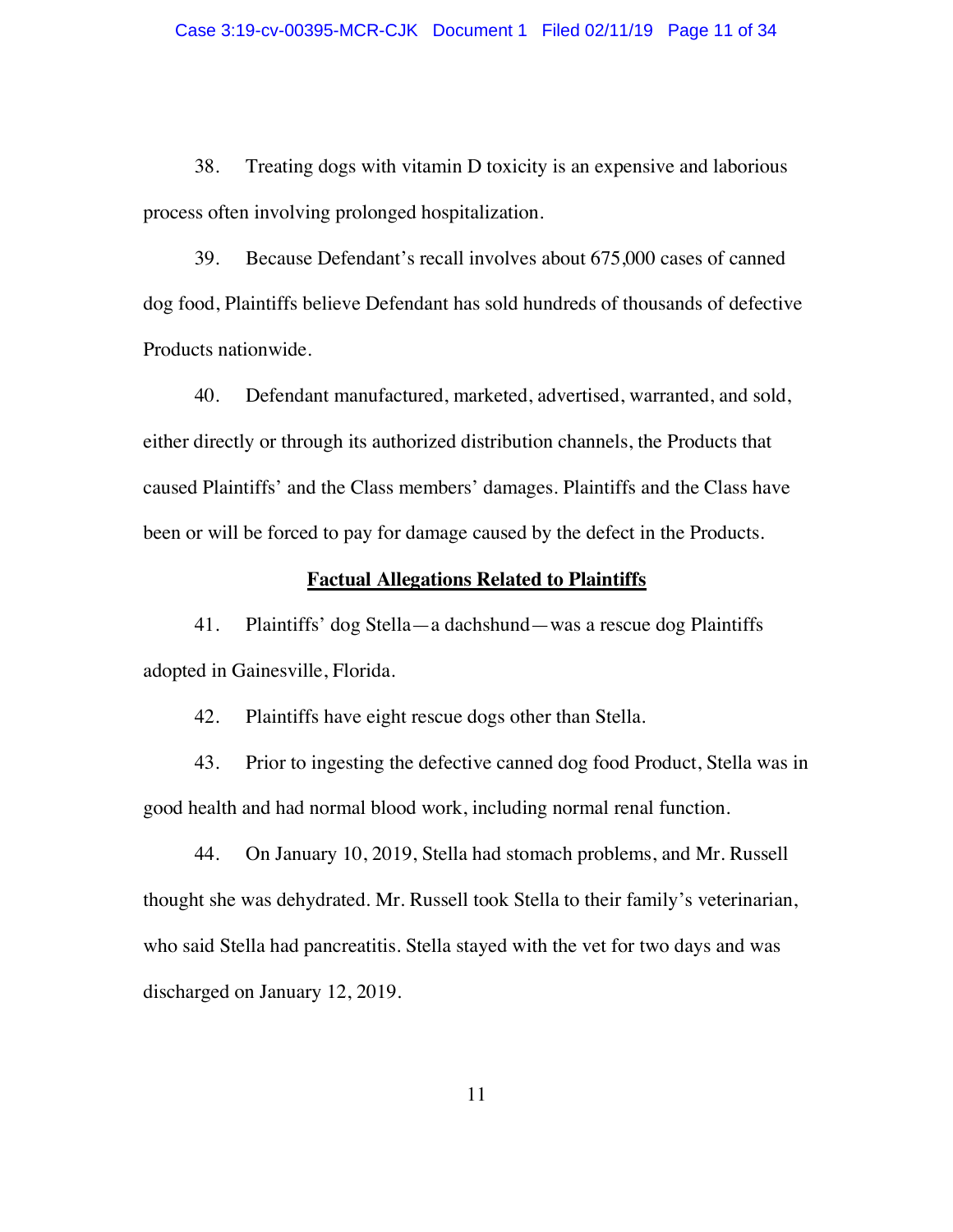45. The veterinarian performed blood work (which showed normal renal function) and said Stella needed prescription dog food, which the vet already had been feeding Stella during her stay.

46. Plaintiffs paid \$17.22 for six cans of Hill's Prescription Diet i/d Canine 13oz.

47. Plaintiffs hand-fed Stella 1-2 tablespoons of Hill's Prescription Diet i/d Canine every two hours to start with and then 2-3 tablespoons every two hours thereafter. Plaintiffs fed her all six cans. Plaintiffs did not keep the cans because they were unaware the food was defective and would cause Stella's death.

48. None of Plaintiffs' other eight rescue dogs ate any of the Hill's food.

49. Stella eventually stopped eating. She had frequent urination, vomiting, excessive thirst, and seemed disoriented.

50. On January 26, 2019, Plaintiffs returned Stella to their vet, who ran a blood panel and called Plaintiffs to ask whether there was any chance Stella had been poisoned. The veterinarian advised that Stella had extremely high vitamin D levels; that she was in total kidney failure; that she was suffering; and that she would need to be euthanized.

51. Stella was euthanized on January 26, 2019, due to acute renal failure.

52. As set forth above, on or about January 31, 2019, Defendant announced the recall of the canned dog food Products.

12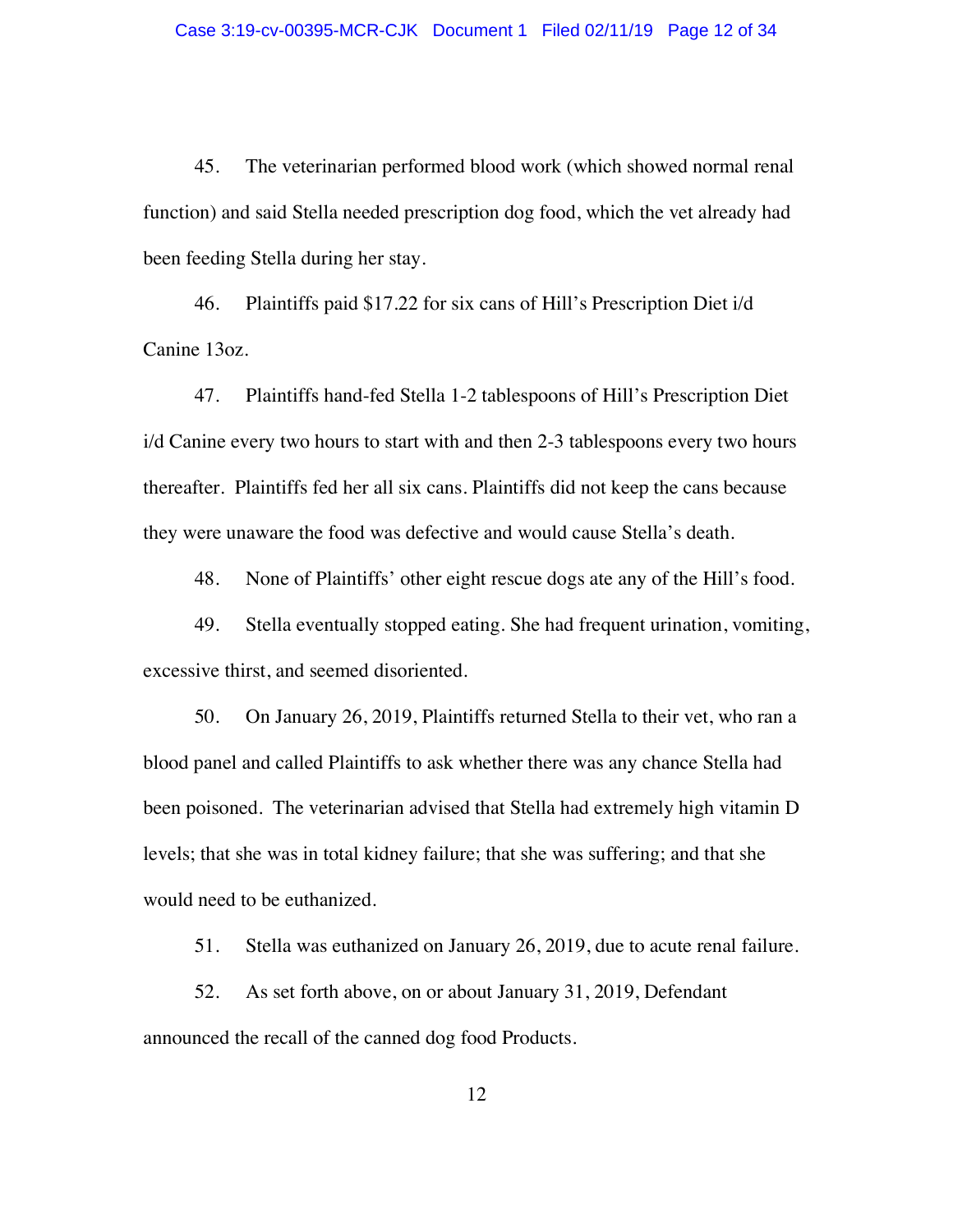53. Plaintiffs first became aware of the recall after Stella's death when Mrs. Russell saw a newscast about the recall and realized the connection between Stella ingesting the Product, her physical symptoms, and her ultimate kidney failure and death.

54. Defendant notified the Plaintiffs' veterinarian's office of the recall on February 5, 2019.

55. Mr. Russell spoke with the family vet on February 8, 2019, and was advised that, in the veterinarian's opinion, ingestion of the Product was most likely the cause of Stella's kidney failure. The veterinarian pointed out that the blood work performed before Stella ingested the Product showed normal renal function; but after ingesting the Product over many days Stella went into renal failure.

56. Prior to the recall, Defendant never warned Plaintiffs or any other Class members that the Products would cause their dogs to have health problems.

57. Prior to the recall, Defendant never warned veterinarians that the Products would cause dogs to have health problems.

58. The Food and Drug Administration has posted recalls for dog food with elevated, or potentially elevated, levels of vitamin D from at least eight other brands, since early November, 2018. (Kate Gibson, *Pet owners report dog deaths from recalled food on social media*, WWW.CBSNEWS.COM (updated Feb. 8, 2019 11:55 AM), https://goo.gl/G61Lgo.)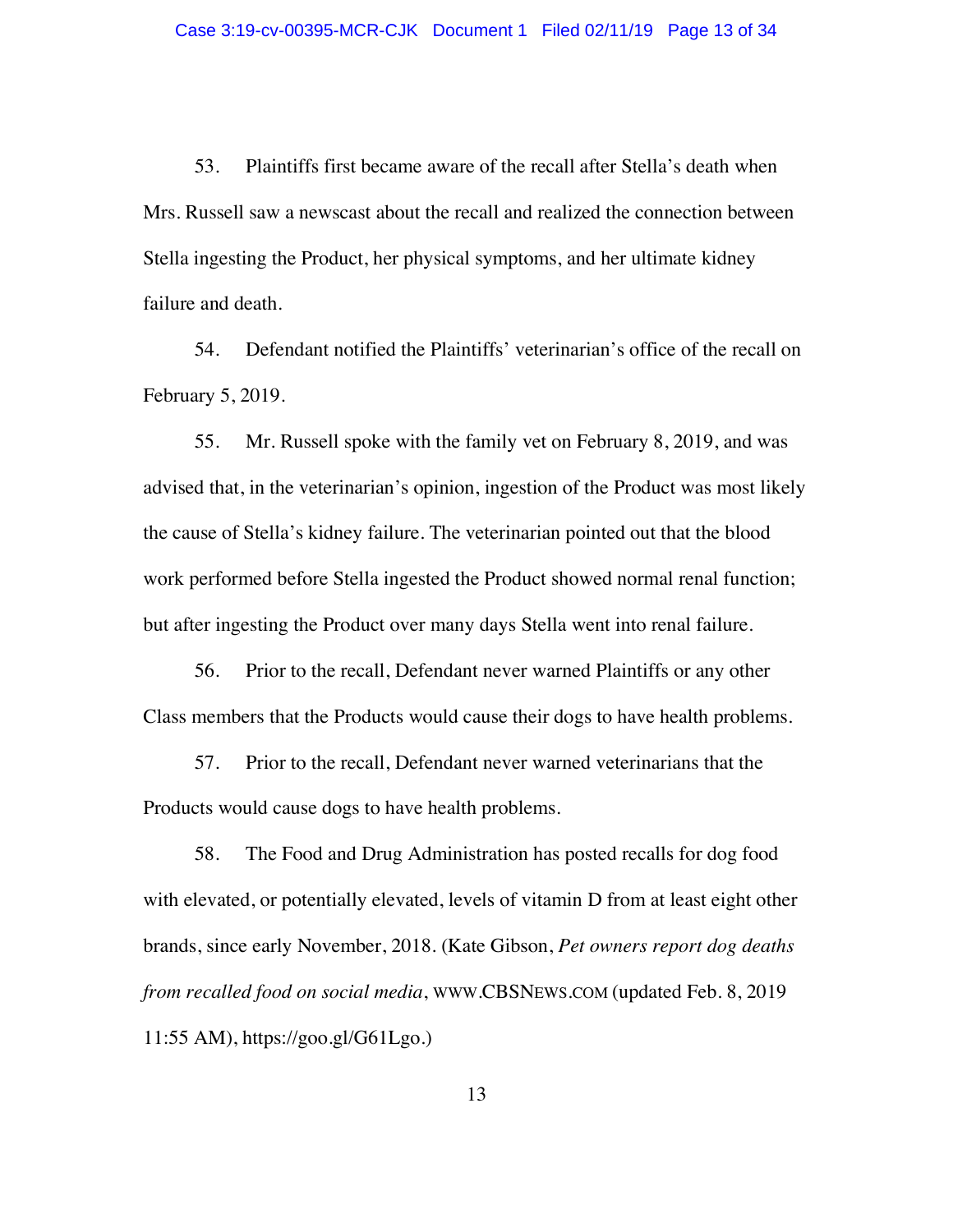59. The eight other brands share a common contract manufacturer with Defendant. (*Id.*)

60. Defendant knew or should have known about the risks of injury, illness, or death posed by the defective Products before Plaintiffs fed the Products to their dog.

61. As a result of their purchases of the Products, as set forth above, Plaintiffs and the Class members have suffered and will suffer damages, including consequential and incidental damages, such as the loss and disability of their household pets; costs of purchasing the defective Products; costs of replacing the defective Products with a safe pet food (including sales tax or similar taxes); incidental transaction costs associated with purchasing safe, non-contaminated pet food and/or in securing a refund for the Product; and all costs associated with obtaining veterinary care for pets who ingested the defective Product including in some instances, the cost of euthanizing their pets.

### **CLASS ACTION ALLEGATIONS**

62. Pursuant to Rule 23(a) and (b)(2) of the Federal Rules of Civil Procedure, Plaintiffs bring this action on behalf of a proposed class defined as follows:

**The Injunctive Relief Class.** All persons in the United States who purchased, or incurred damages by using, the Products.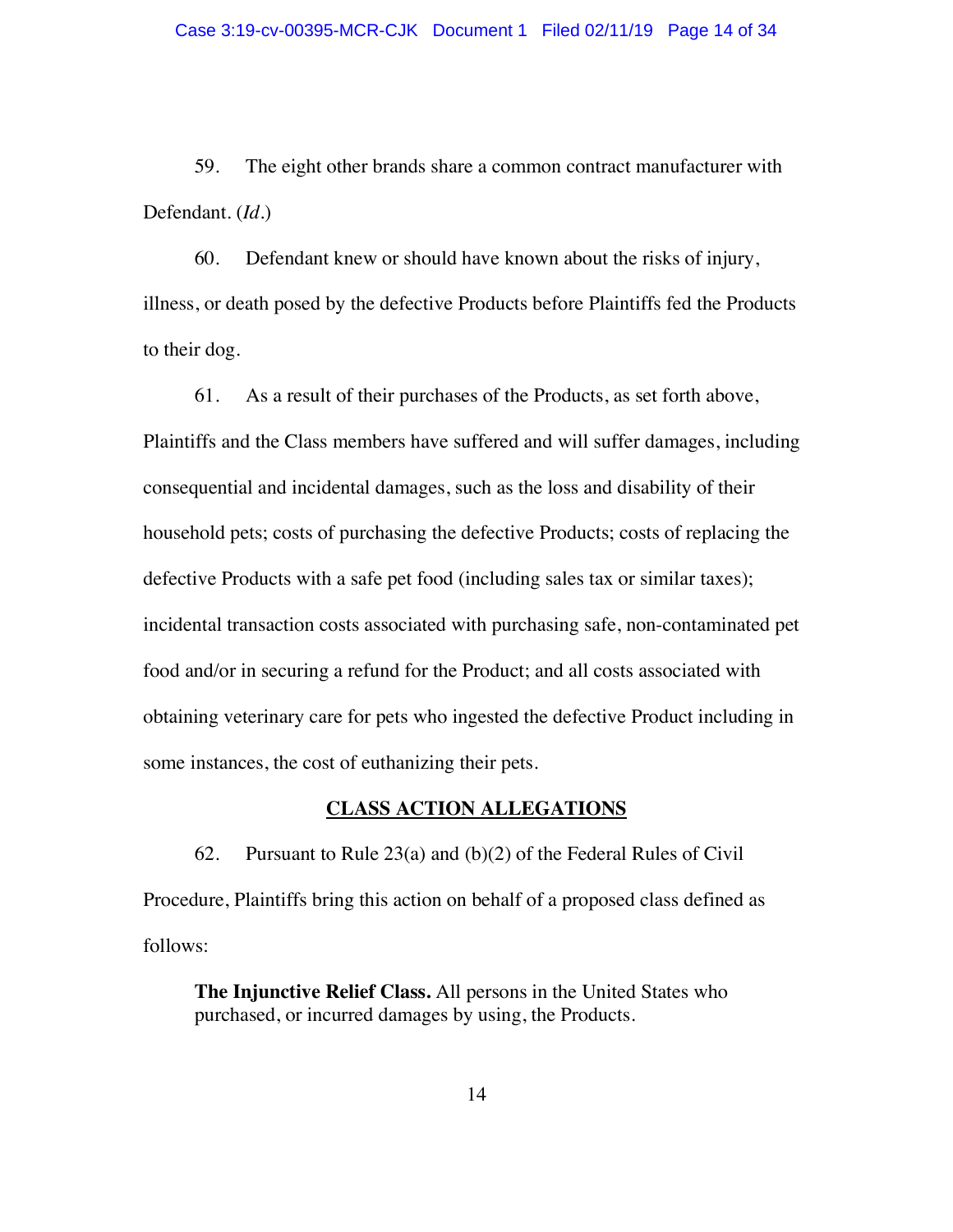Plaintiffs ask the Court to adjudicate only liability, declaratory relief, and injunctive relief through the Injunctive Relief Class. The Injunctive Relief Class does not seek any form of monetary relief.

Excluded from the Injunctive Relief Class are: (a) Defendant, Defendant's board members, executive-level officers, and attorneys, and immediately family members of any of the foregoing persons; (b) governmental entities; (c) the Court, the Court's immediate family, and the Court staff; and (d) any person that timely and properly excludes himself or herself from the Class in accordance with Courtapproved procedures.

63. Additionally, pursuant to Rule  $23(a)$  and  $(b)(3)$ , Plaintiffs bring this

action on behalf of a proposed class defined as follows:

**The Monetary Relief Class.** All persons in the United States who purchased, or incurred damages by using, the Products.

Plaintiffs ask the Court to adjudicate all remedies through the Monetary Relief Class.

Excluded from the Monetary Relief Class are: (a) Defendant, Defendant's board members, executive-level officers, and attorneys, and immediately family members of any of the foregoing persons; (b) governmental entities; (c) the Court, the Court's immediate family, and the Court staff; and (d) any person that timely and properly excludes himself or herself from the Class in accordance with Courtapproved procedures.

64. Additionally, pursuant to Rule  $23(a)$  and  $(b)(3)$ , Plaintiffs bring this

action on behalf of a proposed subclass defined as follows:

**The Florida Subclass.** All persons in Florida who purchased, or incurred damages by using, the Products.

Plaintiffs ask the Court to adjudicate all remedies through the Monetary Relief Class.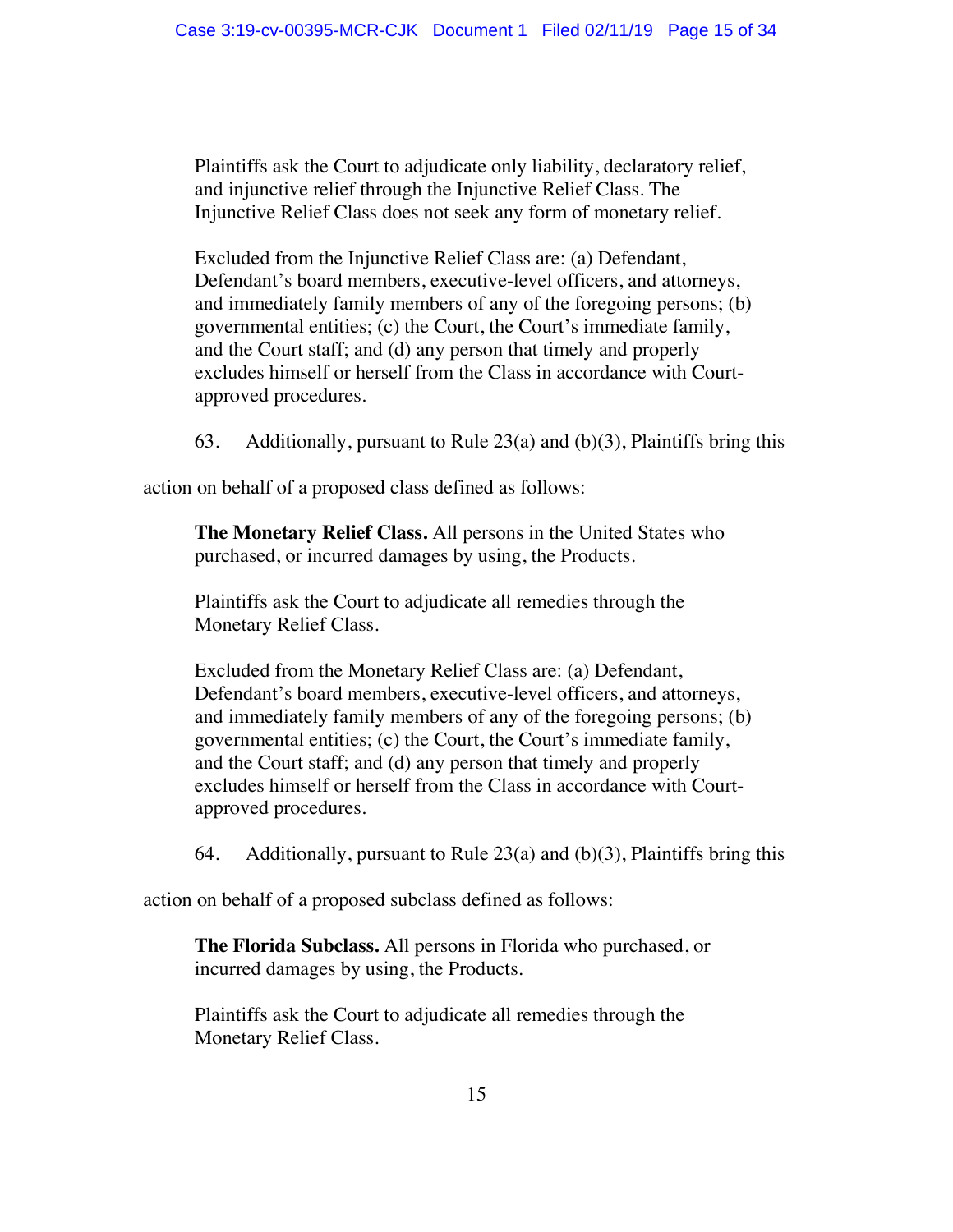Excluded from the Monetary Relief Class are: (a) Defendant, Defendant's board members, executive-level officers, and attorneys, and immediately family members of any of the foregoing persons; (b) governmental entities; (c) the Court, the Court's immediate family, and the Court staff; and (d) any person that timely and properly excludes himself or herself from the Class in accordance with Courtapproved procedures.

65. Collectively, the Injunctive Relief Class, the Monetary Relief Class, and the Florida Subclass are the "Class."

66. Plaintiffs reserve the right to alter the Class definitions as they deem necessary at any time to the full extent that the Federal Rules of Civil Procedure, the Local Rules of the United States District Court for the Northern District of Florida, and applicable precedent allow.

67. Certification of Plaintiffs' claims for class-wide treatment is

appropriate because Plaintiffs can prove the elements of the claims on a class-wide basis using the same evidence as individual Class members would use to prove those elements in individual actions alleging the same claims.

68. Numerosity; Rule  $23(a)(1)$ : The size of the Class is so large that joinder of all Class members is impracticable. Due to the nature of Defendant's business and the size of recent recall (about 675,000 cases of the Products), Plaintiffs believe there are hundreds or thousands of Class members geographically dispersed throughout the United States.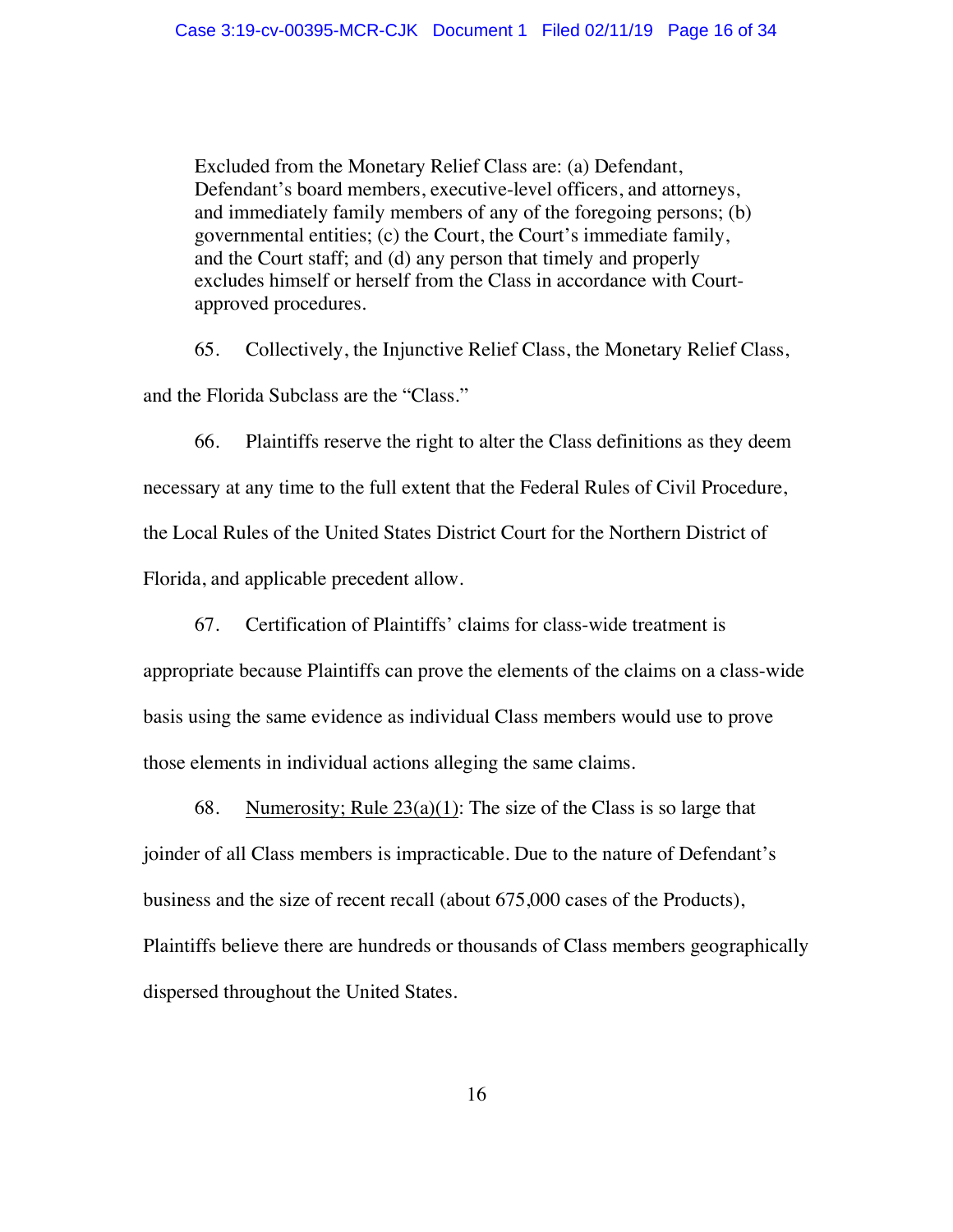# 69. Existence and Predominance of Common Questions of Law and Fact;

Rule  $23(a)(2)$ ,  $(b)(3)$ : There are questions of law and fact common to the Class.

These questions predominate over any questions affect only individual Class

members. Common legal and factual questions include but are not limited to:

- a. whether Defendant sold pet food Products that were recalled or subject to a recall;
- b. whether Defendant advertised, represented, or held itself out as producing or manufacturing pet food Products that were safe for pets to consume;
- c. whether Defendant expressly warranted the Products;
- d. whether Defendant purported to disclaim any express warranty;
- e. whether Defendant purported to disclaim any implied warranty;
- f. whether any limitation on warranty fails to meet its essential purpose;
- g. whether Defendant intended for Plaintiff, the Class members, and others to purchase the Products;
- h. whether Defendant intended or foresaw that Plaintiff, the Class members, and others would feed the Products to their pets;
- i. whether Defendant recalled the pet food Products;
- j. whether and in what manner Defendant was negligent in manufacturing or processing the Products;
- k. whether using the Products as intended (to feed pets) resulted in injury or damages to the Class members;
- l. whether Defendant's negligence proximately caused loss, injury, or damages to the Class members;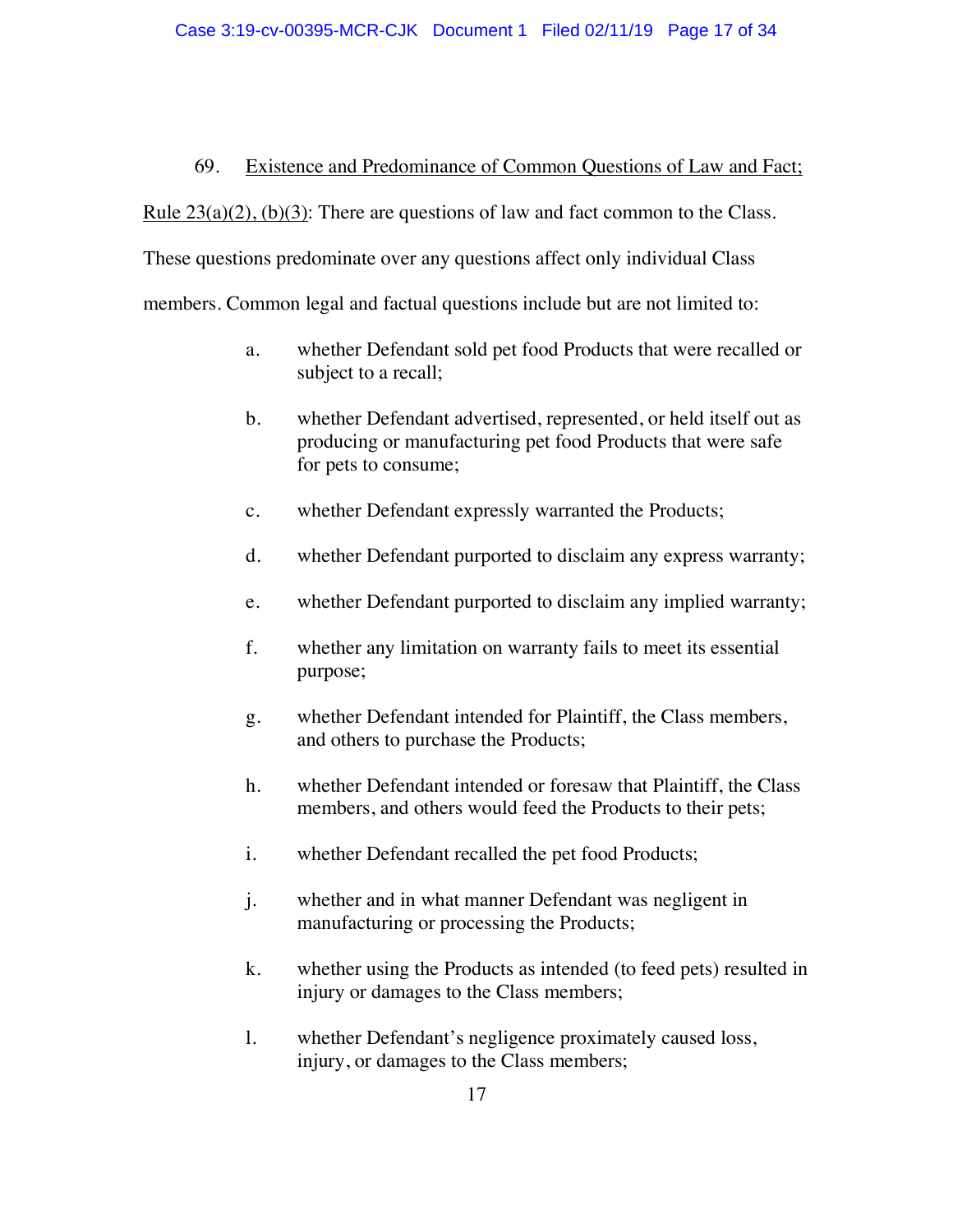- m. whether the Class members suffered direct losses or damages;
- n. whether the Class members suffered indirect losses or damages;
- o. whether the Class members are entitled to actual or other forms of damages and other monetary relief; and
- p. whether the Class members are entitled to equitable relief, including but not limited to injunctive relief and equitable restitution.

70. Defendant engaged in a common course of conduct in contravention of the laws Plaintiffs seek to enforce individually and on behalf of the Class members. Similar or identical violations of law, business practices, and injuries are involved. Individual questions, if any, pale by comparison, in both quality and quantity, to the numerous common questions that dominate this action. Moreover, the common questions will yield common answers that will substantially advance the resolution of the case.

71. Typicality; Rule  $23(a)(3)$ : Plaintiffs' claims are typical of the claims of the Class members because Defendant injured all Class members through the uniform misconduct described herein; all Class members suffered injury due to Defendant's defective canned dog food Products; and Plaintiffs seek the same relief as the Class members.

72. Furthermore, there are no defenses available to Defendant that are unique to Plaintiffs.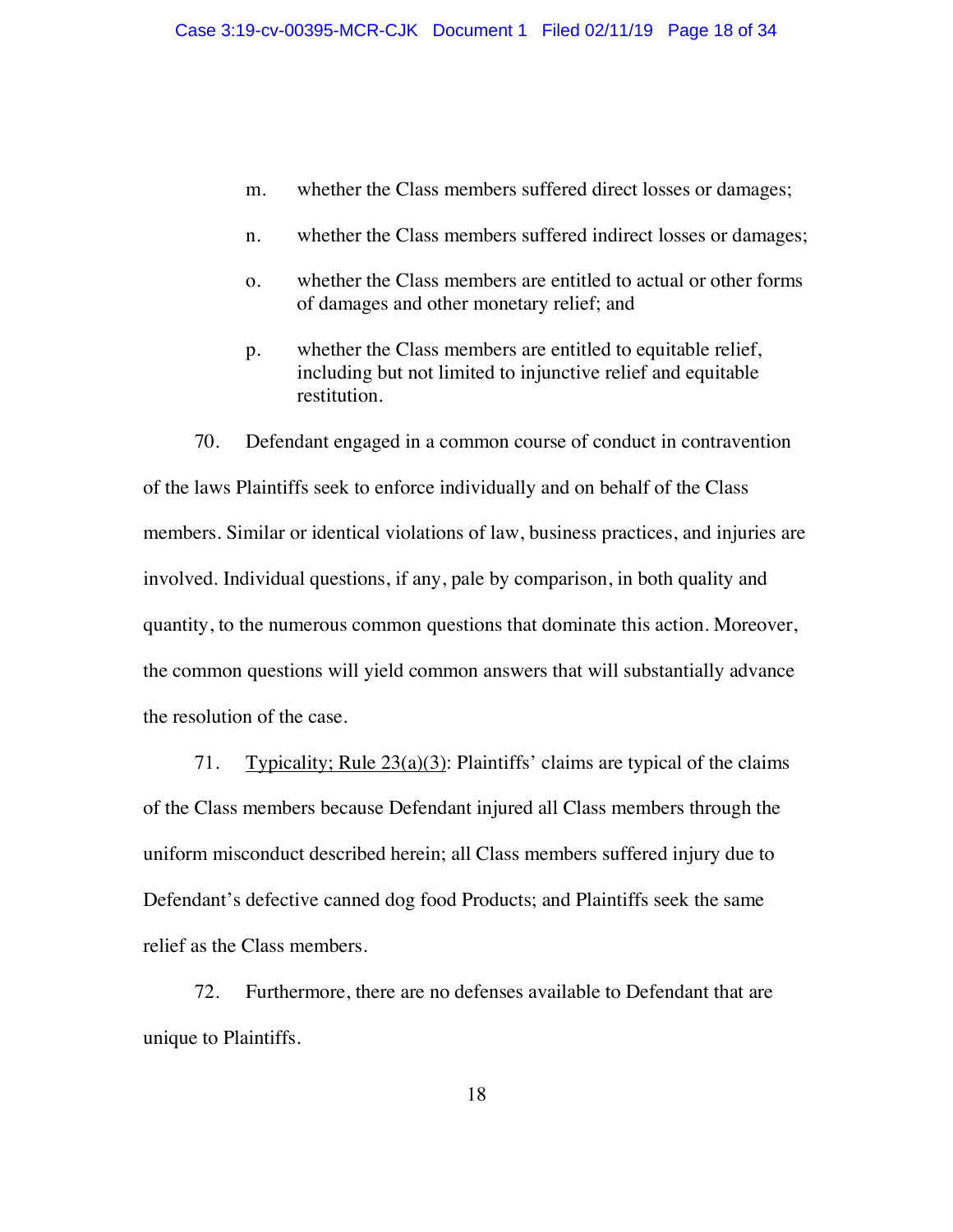73. Adequacy of Representation; Rule 23(a)(4): Plaintiffs are fair and adequate representatives of the Class because Plaintiffs' interests do not conflict with the Class members' interests. Plaintiffs will prosecute this action vigorously and are highly motivated to seek redress against Defendant. Furthermore, Plaintiffs have selected competent counsel that are experienced in class action and other complex litigation. Plaintiffs and their counsel are committed to prosecuting this action vigorously on behalf of the Class and have the resources to do so.

74. Injunctive or Declaratory Relief; Rule 23(b)(2): The requirements for maintaining a class action pursuant to Rule  $23(b)(2)$  are met, as Defendant has acted or refused to act on grounds generally applicable to the Class, thereby making appropriate final injunctive relief or corresponding declaratory relief with respect to the Class as a whole.

75. Superiority; Rule 23(b)(3): The class action mechanism is superior to other available means for the fair and efficient adjudication of this controversy for reasons including but not limited to the following:

- a. The damages individual Class members suffered are small compared to the burden and expense of individual prosecution of the complex and extensive litigation needed to address Defendant's conduct.
- b. Further, it would be virtually impossible for the Class members individually to redress effectively the wrongs done to them. Even if Class members themselves could afford such individual litigation, the court system could not. Individualized litigation would unnecessarily increase the delay and expense to all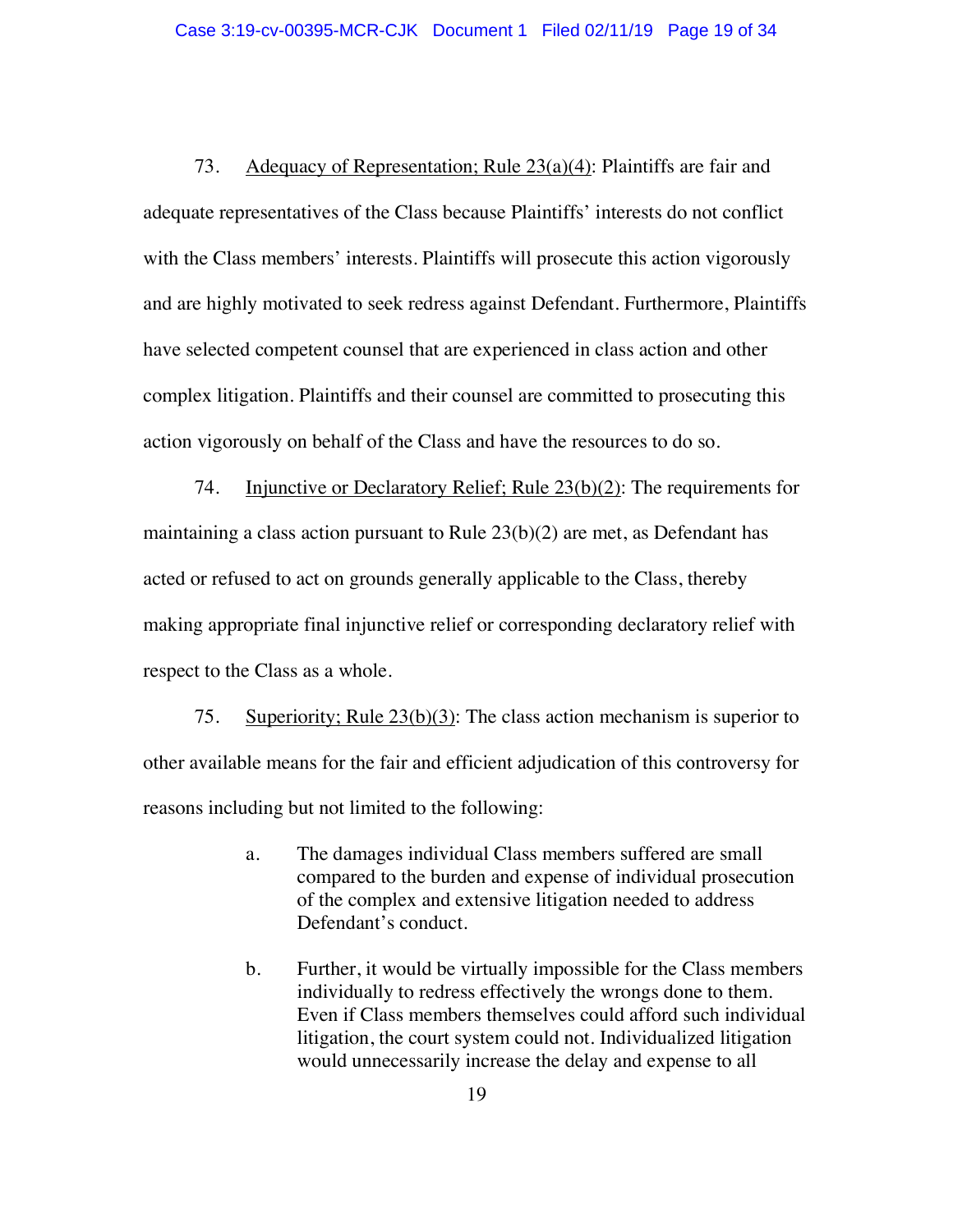parties and to the court system and presents a potential for inconsistent or contradictory rulings and judgments. By contrast, the class action device presents far fewer management difficulties, allows the hearing of claims which might otherwise go unaddressed because of the relative expense of bringing individual lawsuits, and provides the benefits of single adjudication, economies of scale, and comprehensive supervision by a single court.

- c. The prosecution of separate actions by individual Class members would create a risk of inconsistent or varying adjudications, which would establish incompatible standards of conduct for Defendant.
- d. The prosecution of separate actions by individual Class members would create a risk of adjudications with respect to them that would, as a practical matter, be dispositive of the interests of other Class members not parties to the adjudications or that would substantively impair or impede their ability to protect their interests.

76. Notice: Plaintiffs and their counsel anticipate that notice to the

proposed Class will be effectuated through recognized, Court-approved notice

dissemination methods, which may include United States mail, electronic mail,

Internet postings, and/or published notice.

# **CLAIMS**

### **COUNT I: Breach of Implied Warranty on Behalf of the Class**

- 77. Plaintiffs reallege and incorporate by reference JJ 20-76 above.
- 78. Plaintiffs bring this claim for breach of implied warranty against

Defendant on behalf of the Class, all of whom were reasonably foreseeable users of the Products.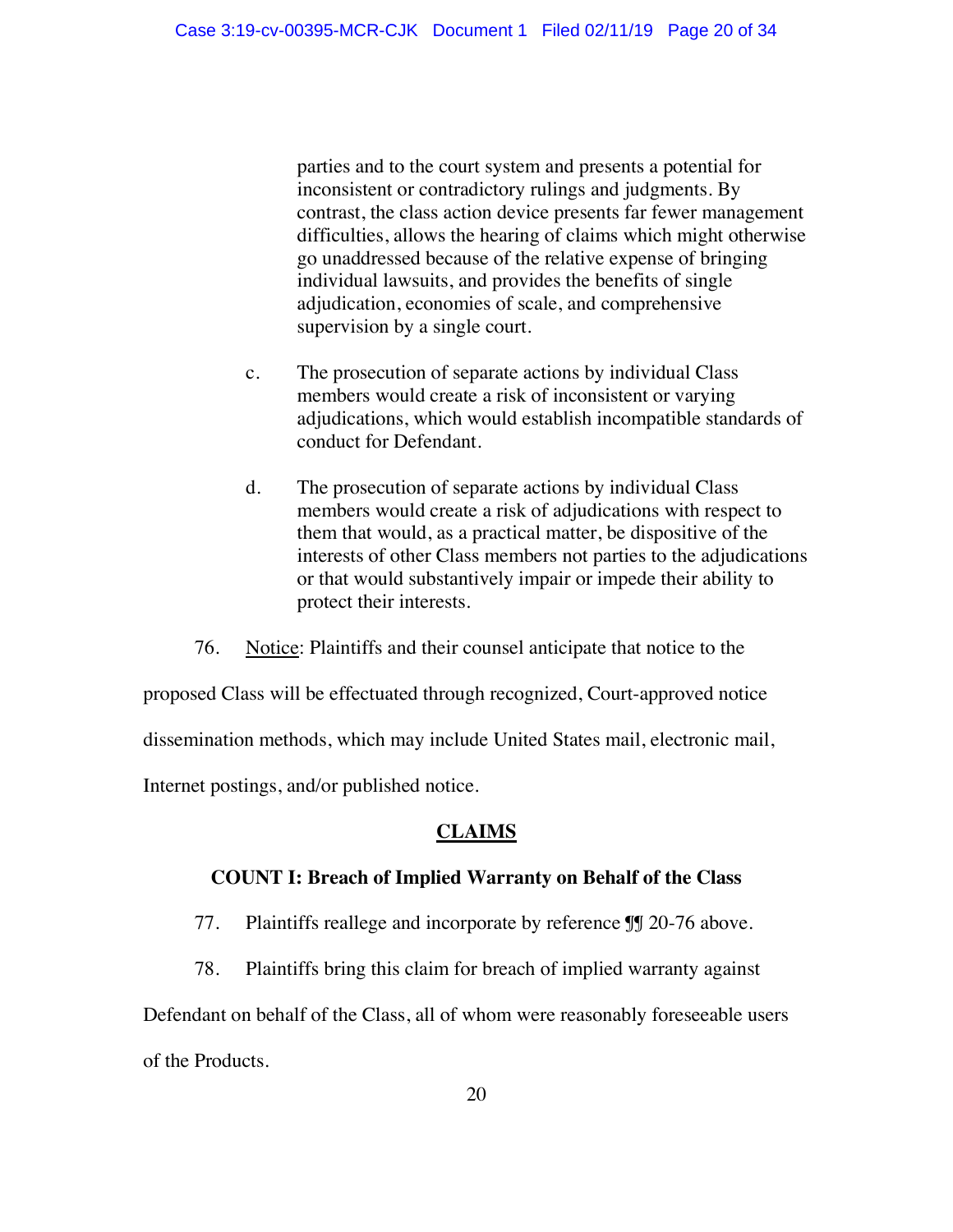79. Defendant manufactured, marketed, sold, and distributed the Products.

80. At the time Defendant marketed, sold, and distributed the Products, Defendant knew of the purpose for which the Products were intended and impliedly warranted that the Products were of merchantable quality and safe and fit for such use.

81. Plaintiffs and the Class members reasonably relied upon the skill, superior knowledge, and judgment of Defendant as to whether the Products were of merchantable quality and safe and fit for their intended use.

82. Plaintiffs and the Class members could not have known about the risks associated with the Products until after ingestion by their pets.

83. Contrary to Defendant's implied warranty, the Products were not of merchantable quality and were not safe or fit for their intended use.

84. As a direct and proximate result of Defendant's breach of implied warranty, Plaintiffs and the Class members suffered damages as alleged herein.

85. Therefore, Plaintiffs pray for relief as set forth below.

#### **COUNT II: Breach of Express Warranty on Behalf of the Class**

86. Plaintiffs reallege and incorporate by reference  $\mathbb{II}$  20-76 above.

87. Plaintiffs bring this claim for breach of express warranty against Defendant on behalf of the Class.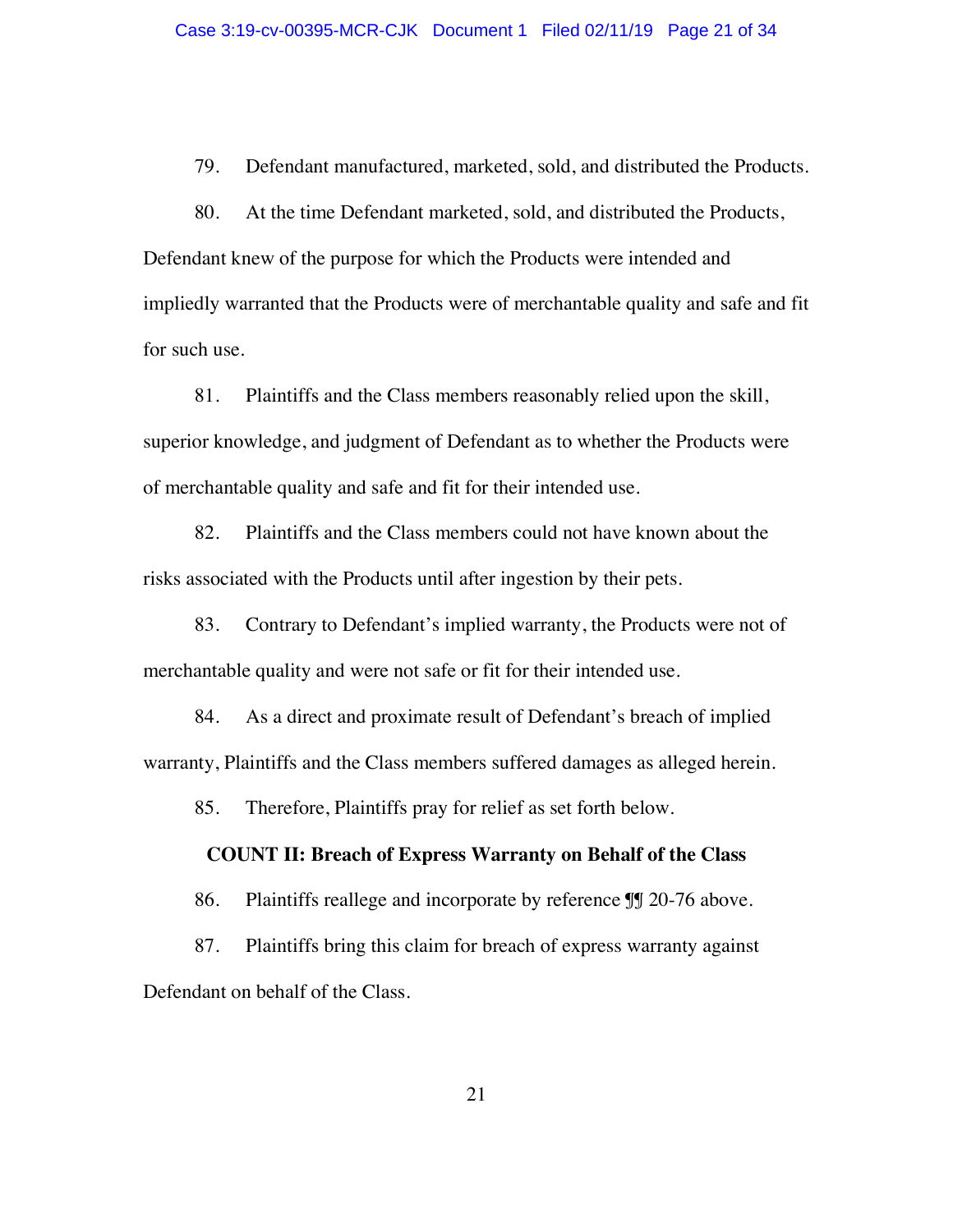88. Defendant expressly warranted to Plaintiffs and the Class members that the Products were safe for consumption by pets.

89. The Products did not conform to these express representations because the Products are not safe and cause serious side effects in dogs, including illness and death.

90. As a direct and proximate result of Defendant's breaches of its express warranties to Plaintiffs and the Class members, and as the direct and legal result of the defect condition of the Products as manufactured and/or supplied by Defendant, and other wrongdoing of Defendant described herein, Plaintiffs and the Class members suffered damages.

91. Therefore, Plaintiffs pray for relief as set forth below.

# **COUNT III: Negligence on Behalf of the Class**

92. Plaintiffs reallege and incorporate by reference JJ 20-76 above.

93. Plaintiffs bring this claim for negligence against Defendant on behalf of the Class.

94. Plaintiffs and the Class, as dog owners, were within the foreseeable zone of risk of injury or other losses in the event Defendants Products were defective or contaminated or otherwise negligently formulated, manufactured or produced, which risks Defendant knew or should have known.

22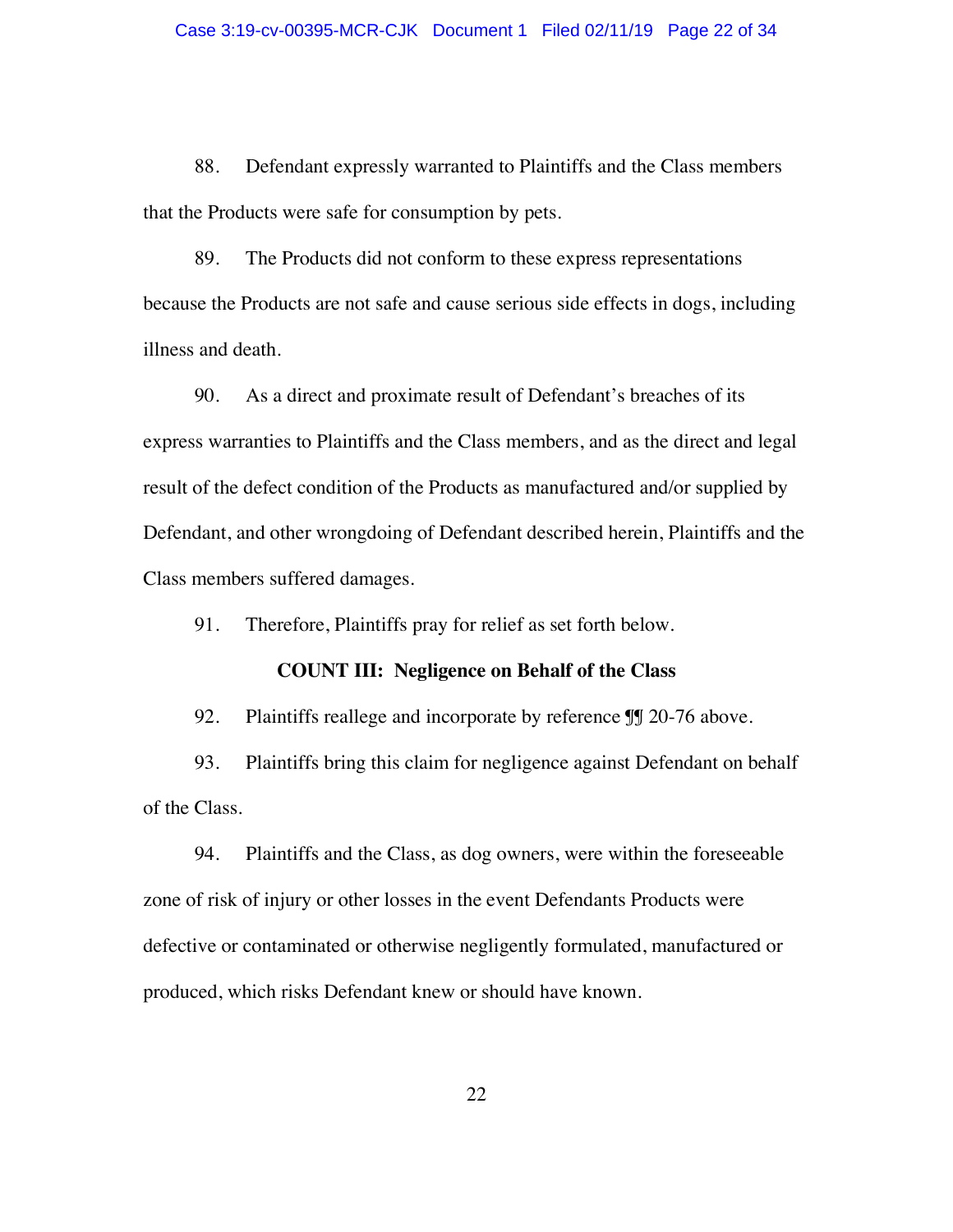95. Defendant owed Plaintiffs and the Class members a duty to offer only safe, non-contaminated products for consumption by Plaintiffs' and the Class members' household pets.

96. Through its failure to exercise due care, Defendant breached this duty by producing, processing, manufacturing, and offering for sale the Products in a defective condition that was unhealthy and injurious to Plaintiffs' and the Class members' pets.

97. Additionally, Defendant breached its duty of care to Plaintiffs and the Class members by failing to use sufficient quality control, perform adequate testing, proper manufacturing, production, or processing, and by failing to take sufficient measures to prevent the Products from being offered for sale, sold, or fed to pets.

98. Defendant knew, or in the exercise of reasonable care should have known, that the Products presented an unacceptable risk of harm to the pets of Plaintiffs and the Class members and would result in damage that was foreseeable and reasonably avoidable.

99. As a direct and proximate result of Defendant's negligence, Plaintiffs and the Class members have suffered loss and damages.

100. Therefore, Plaintiffs pray for relief as set forth below.

23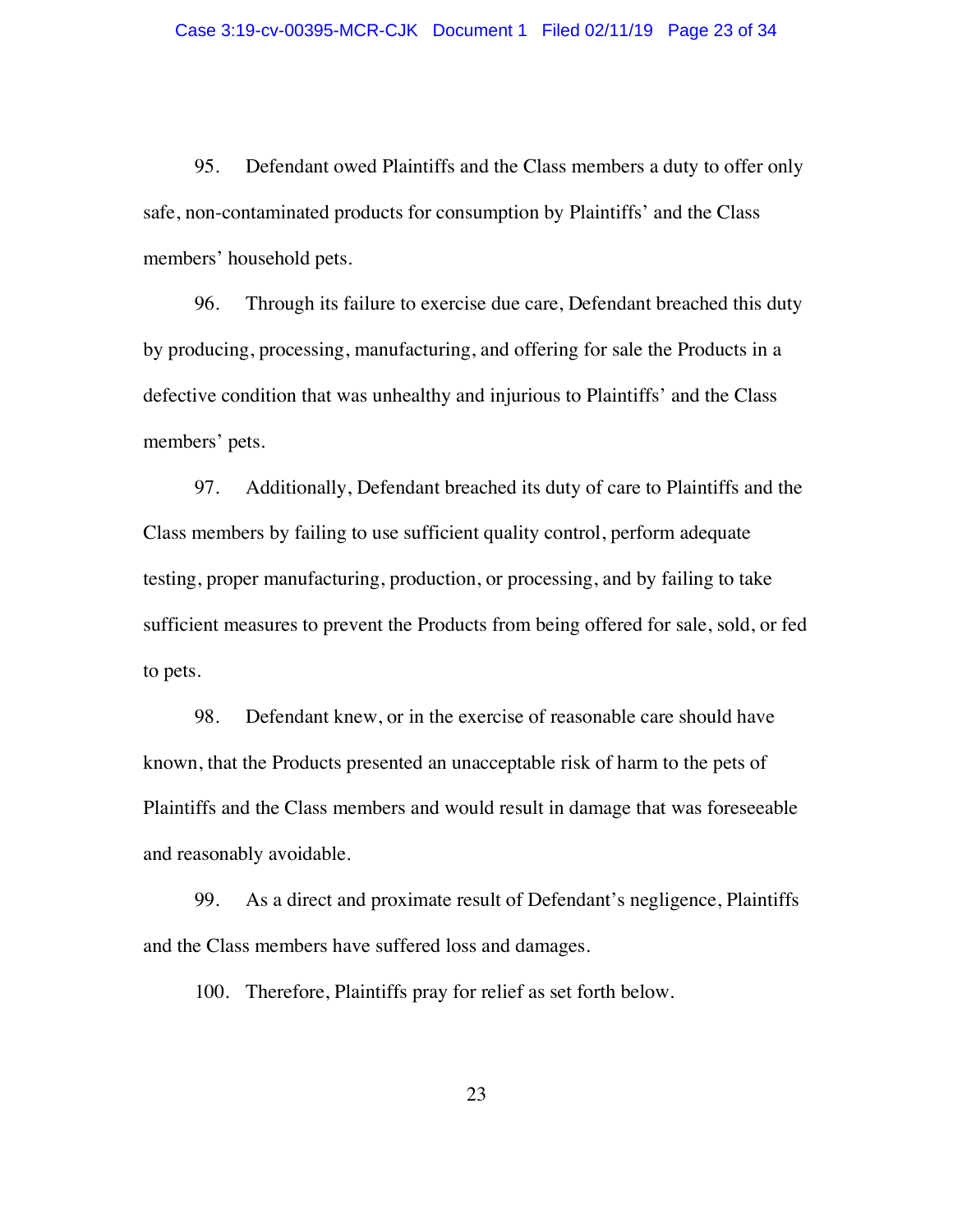### **COUNT IV: Strict Product Liability on Behalf of the Class (Design Defect)**

101. Plaintiffs reallege and incorporate by reference  $\mathbb{J}$  20-76 above.

102. Plaintiffs bring this claim for strict product liability design defect against Defendant on behalf of the Class.

103. Defendant is the producer, manufacturer, and/or distributor of the Products.

104. Defendant's Products left Defendant's possession in an unreasonably dangerous condition.

105. Defendant's products reached Plaintiffs and the Class members without substantial change in condition, as expected.

106. The Products, which, among other potential defects, contained toxic levels of vitamin D, were in an unreasonably dangerous condition because (a) they failed to perform as safely as an ordinary consumer would expect when used as intended or when used in a manner reasonably foreseeable to Defendant; and (b) because the foreseeable risks of using the Products outweighed the benefits of their use.

107. Plaintiffs and the Class members used the products as intended and in a manner reasonably foreseeable to Defendant.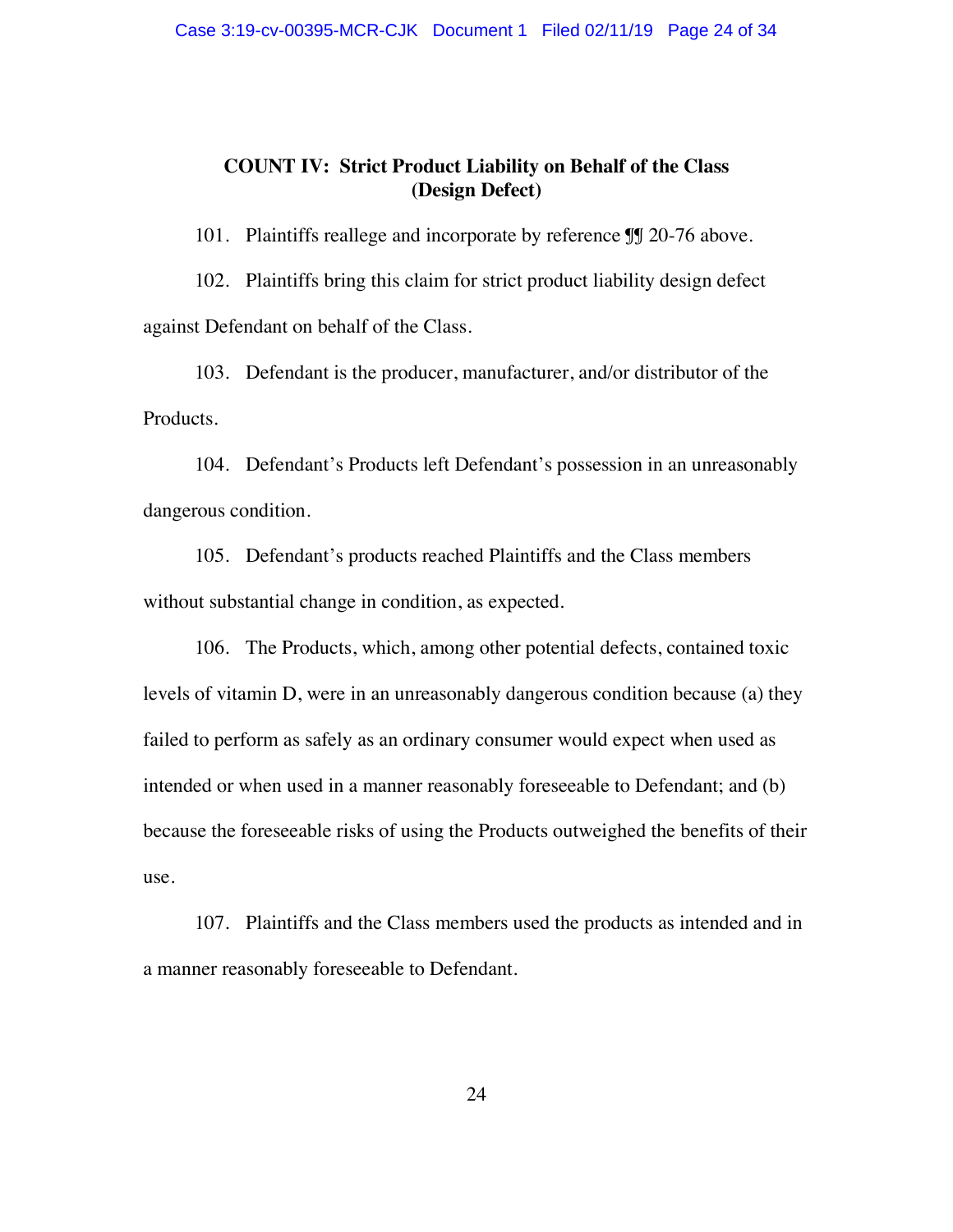108. As the direct and foreseeable result of the defective condition of the Products as produced, manufactured, and/or distributed by Defendant, Plaintiffs and the Class members suffered damages.

109. Therefore, Plaintiffs pray for relief as set forth below.

# **COUNT V: Strict Product Liability on Behalf of the Class (Manufacturing Defect)**

110. Plaintiffs reallege and incorporate by reference  $\mathbb{II}$  20-76 above.

111. Plaintiffs bring this claim for strict product liability (manufacturing defect) against Defendant on behalf of the Class.

112. Defendant is the producer, manufacturer, and/or distributor of the Products.

113. Defendant's Products left Defendant's possession in an unreasonably dangerous condition.

114. Defendant's products reached Plaintiffs and the Class members without substantial change in condition, as expected.

115. The Products were unreasonably dangerous because they were different from their intended design and failed to perform as safely as the intended design would have performed.

116. The Products failed to perform as safely as their intended design because, among other potential defects, the Products contained toxic levels of vitamin D.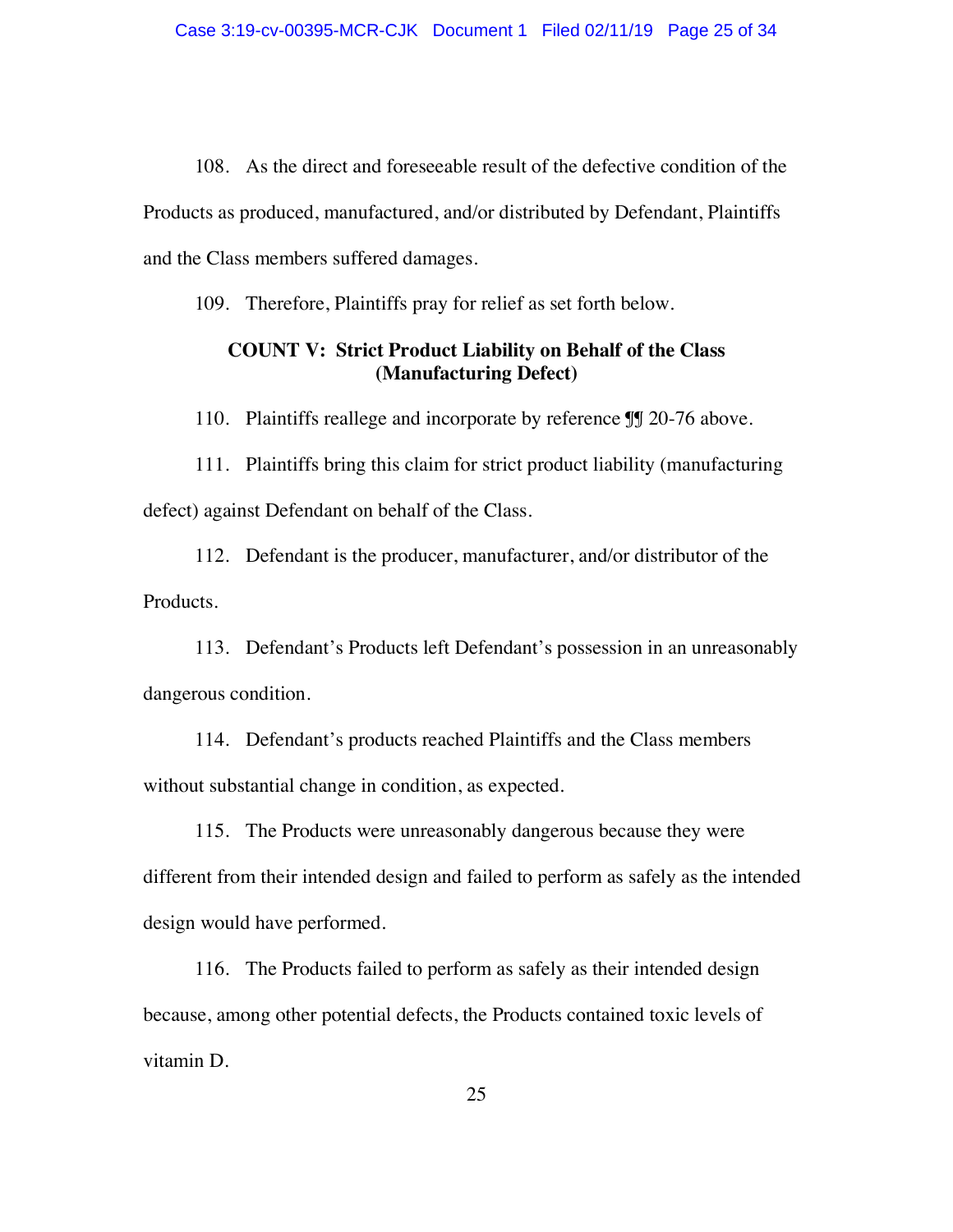117. Plaintiffs and the Class members used the products as intended and in a manner reasonably foreseeable to Defendant.

118. As the direct and foreseeable result of the defective condition of the Products as manufactured, Plaintiffs and the Class members suffered damages.

119. Therefore, Plaintiffs pray for relief as set forth below.

# **COUNT VI: Strict Product Liability on Behalf of the Class (Failure to Warn)**

120. Plaintiffs reallege and incorporate by reference  $\mathbb{II}$  20-76 above.

121. Plaintiffs bring this claim for strict product liability against Defendant on behalf of the Class.

122. Defendant is the producer, manufacturer, and/or distributor of the Products.

123. The foreseeable risks of harm from the Products could have been reduced or avoided had Defendant provided reasonable and timely instructions or warnings.

124. Defendant's failure to provide reasonable and timely instructions or warnings rendered the Products unreasonably dangerous.

125. As the direct and foreseeable result of the Defendant's failure to provide reasonable and timely instructions or warnings, thus rendering the Products defective, Plaintiffs and the Class members suffered damages.

126. Therefore, Plaintiffs pray for relief as set forth below.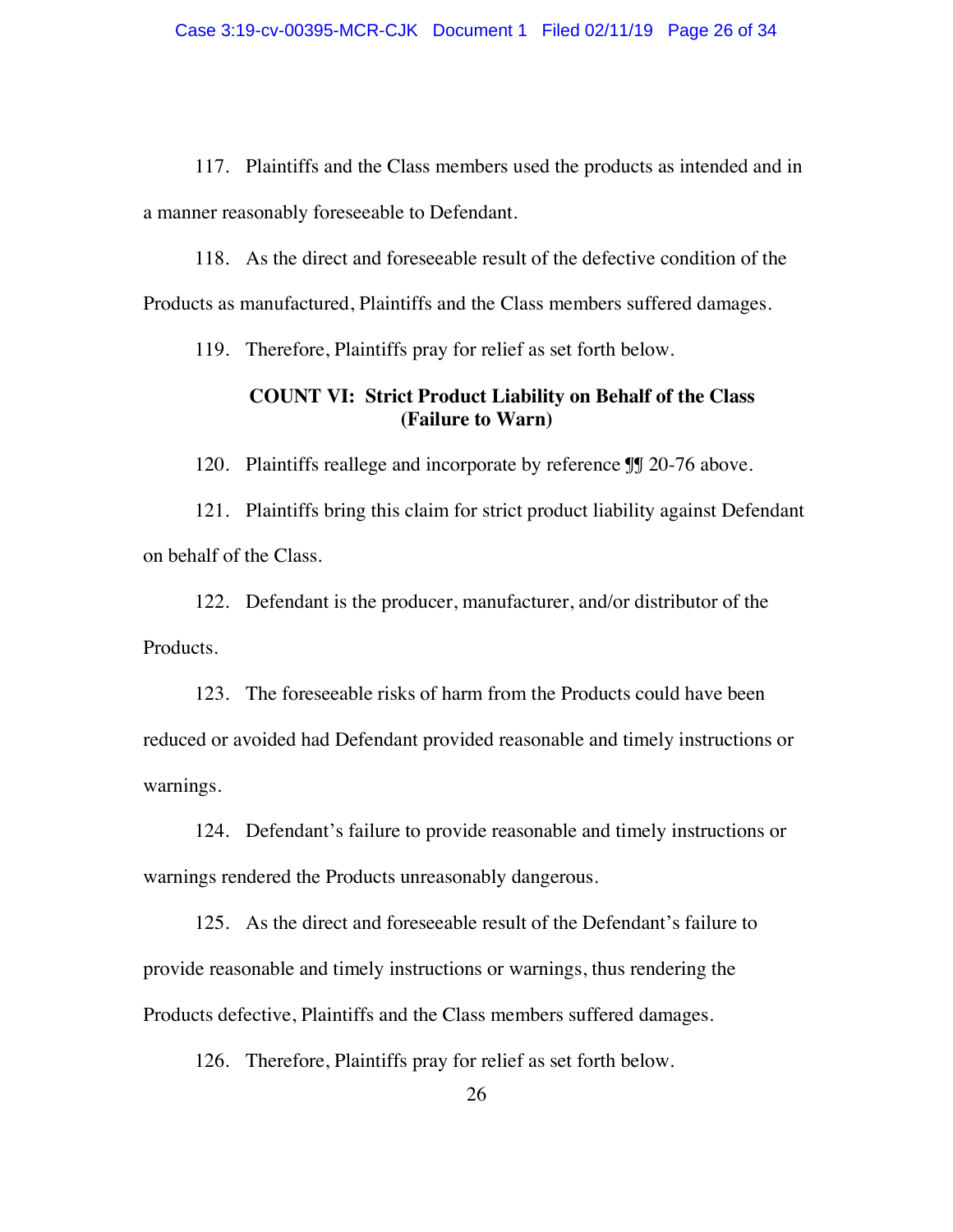#### **COUNT VII: Negligent Failure to Warn On Behalf of the Class**

127. Plaintiffs reallege and incorporate by reference  $\mathbb{II}$  20-76 above.

128. Plaintiffs bring this claim for negligence against Defendant on behalf of the Class.

129. At all times relevant to this Complaint, Plaintiffs and the Class, as dog owners, were within the foreseeable zone of risk of injury or other losses if Defendant failed to give appropriate warnings of the particular risks of using the Products, which risks Defendant knew or should have known.

130. Defendant owed Plaintiffs and the Class members a duty to give appropriate warnings of the particular risks of using the Products, which risks Defendant knew or should have known.

131. Defendant breached this duty by failing to warn of the risks particular to the Products, including the risk of toxicity to Plaintiffs' and the Class members' pets.

132. As the direct and foreseeable result of the Defendant's negligent failure to give these appropriate warnings, Plaintiffs and the Class members suffered damages.

133. Therefore, Plaintiffs pray for relief as set forth below.

27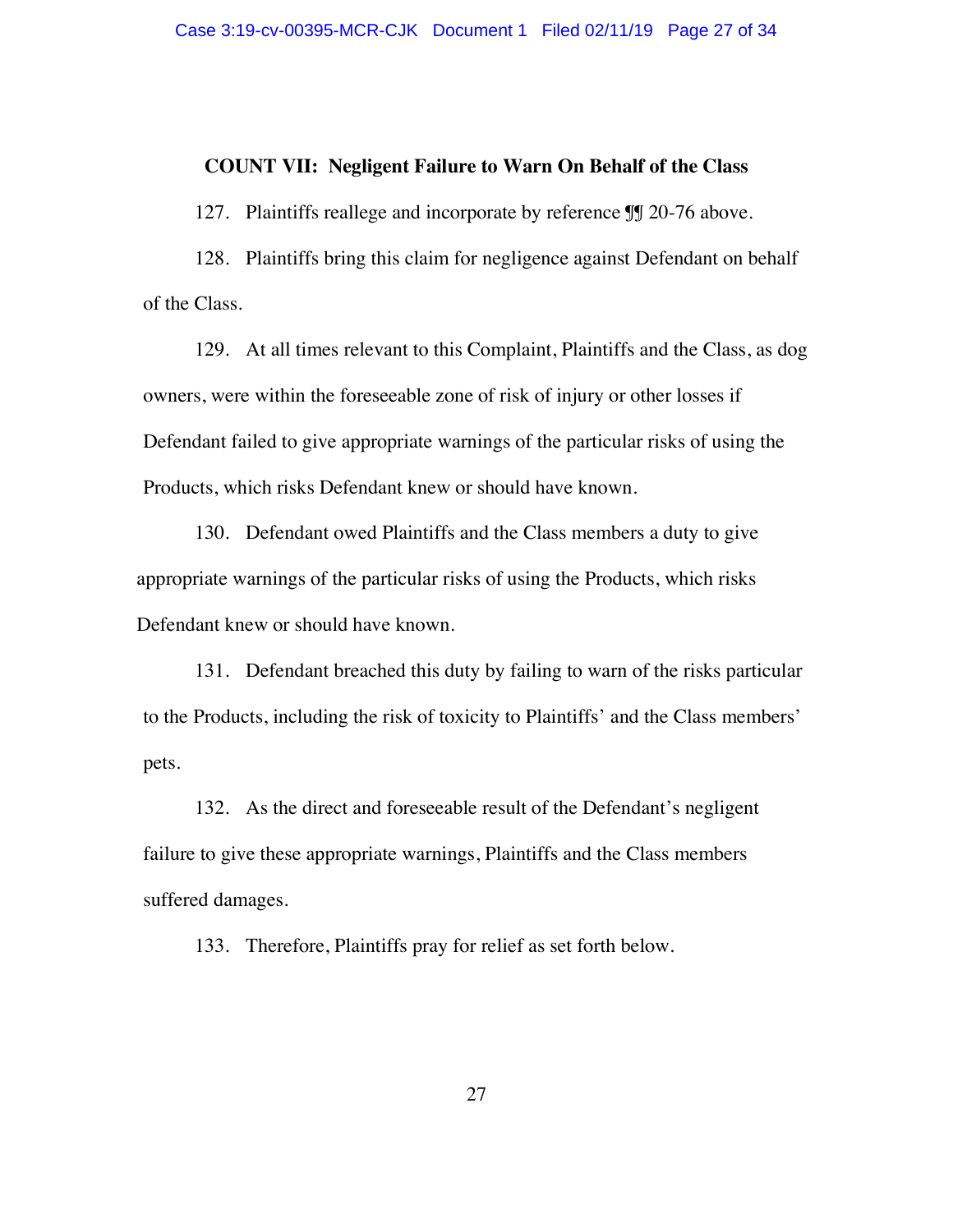#### **COUNT VIII: Deceptive & Unfair Trade Practices On Behalf of the Class**

134. Plaintiffs reallege and incorporate by reference  $\mathbb{II}$  20-76 above.

135. Plaintiffs bring this claim for deceptive and unfair trade practices against Defendant on behalf of the Class.

136. Defendants have engaged in deceptive acts and unfair practices that have caused actual damages to Plaintiffs and the Class.

137. Section 501.204(1), Fla. Stat., makes unlawful "unfair methods of competition, unconscionable acts or practices, and unfair or deceptive acts or practices in the conduct of any trade or commerce."

138. Selling, distributing, and introducing the Products in interstate commerce are "consumer transaction[s]" within the meaning and scope of the Florida Deceptive and Unfair Trade Practices Act. (FDUTPA).

139. Plaintiffs and the Class members are "consumers" as defined by § 501.203, Fla. Stat.

140. The Products are goods within the meaning and scope of FDUTPA and Defendant is engaged in trade or commerce within the meaning and scope of FDUTPA in connection with the sale and distribution of the Products.

141. Defendants have violated FDUTPA by engaging in the deceptive acts and unfair practices described above and incorporated into this count, which are unconscionable and injurious to consumers, and which include Defendant's failure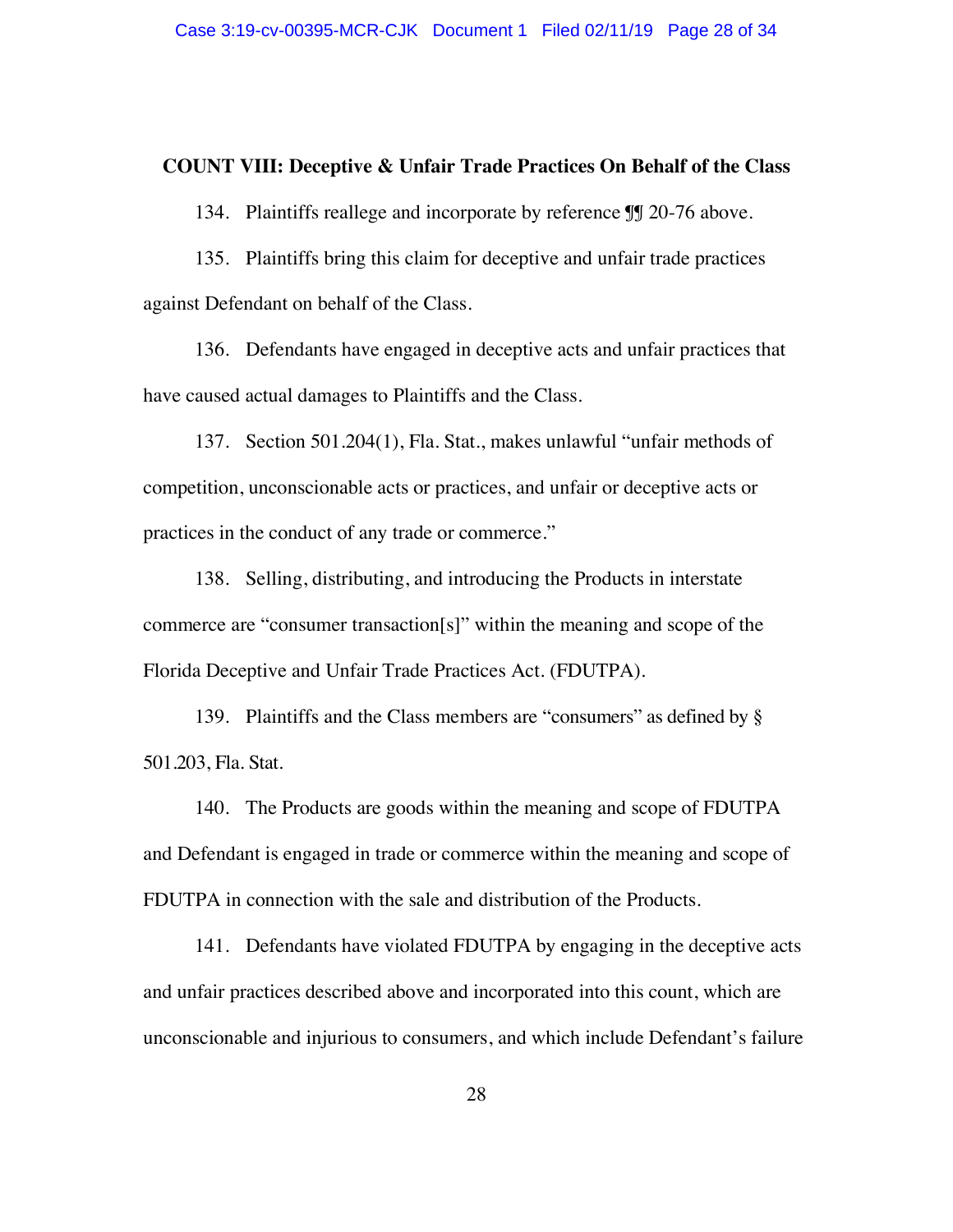to properly test and inspect the Products before releasing them into the stream of commerce and Defendant's failure to provide adequate, appropriate or timely warnings of the dangers posed by the Products.

142. An objectively reasonable person would have been deceived by Defendants' acts and unfair practices.

143. Plaintiff and the Class have sustained actual damages as a result of Defendants' deceptive acts and unfair practices, which violate FDUTPA. Damages include at least those identified in ¶ 61 above.

144. Pursuant to §§501.211(2) and 501.2105, Fla. Stat., Plaintiffs and the Class demand damages, attorneys' fees and costs, and any other equitable and legal relief to which they may be entitled.

145. Plaintiff's claims under FDUTPA are representative of similar claims available to non-Florida Class members under the laws of other states, which also are amenable to further sub-class treatment, particularly where the counterpart laws require no showing of reliance or, like Florida, employ an objective reliance standard. Such laws may include, but are not limited to: Ala. Code §§ 8-19-1 et seq.; Alaska Stat. § 45.50.471; Ariz. Rev. Stat. Ann. §§ 44-1521 et seq.; Ark. Code Ann. § 4-8-01, et seq.; Cal. Civil Code §§ 1770 et seq. and Cal. Bus. & Prof. Code §§ 17200 et seq.; Colo. Rev. Stat. §§ 6-1-05 et seq.; Conn. Gen. Stat. Ann. §§ 42- 110a et seq.; Del. Code Ann. Tit. 6 §§ 2511 et seq. & 2531 et seq.; D.C. Code Ann.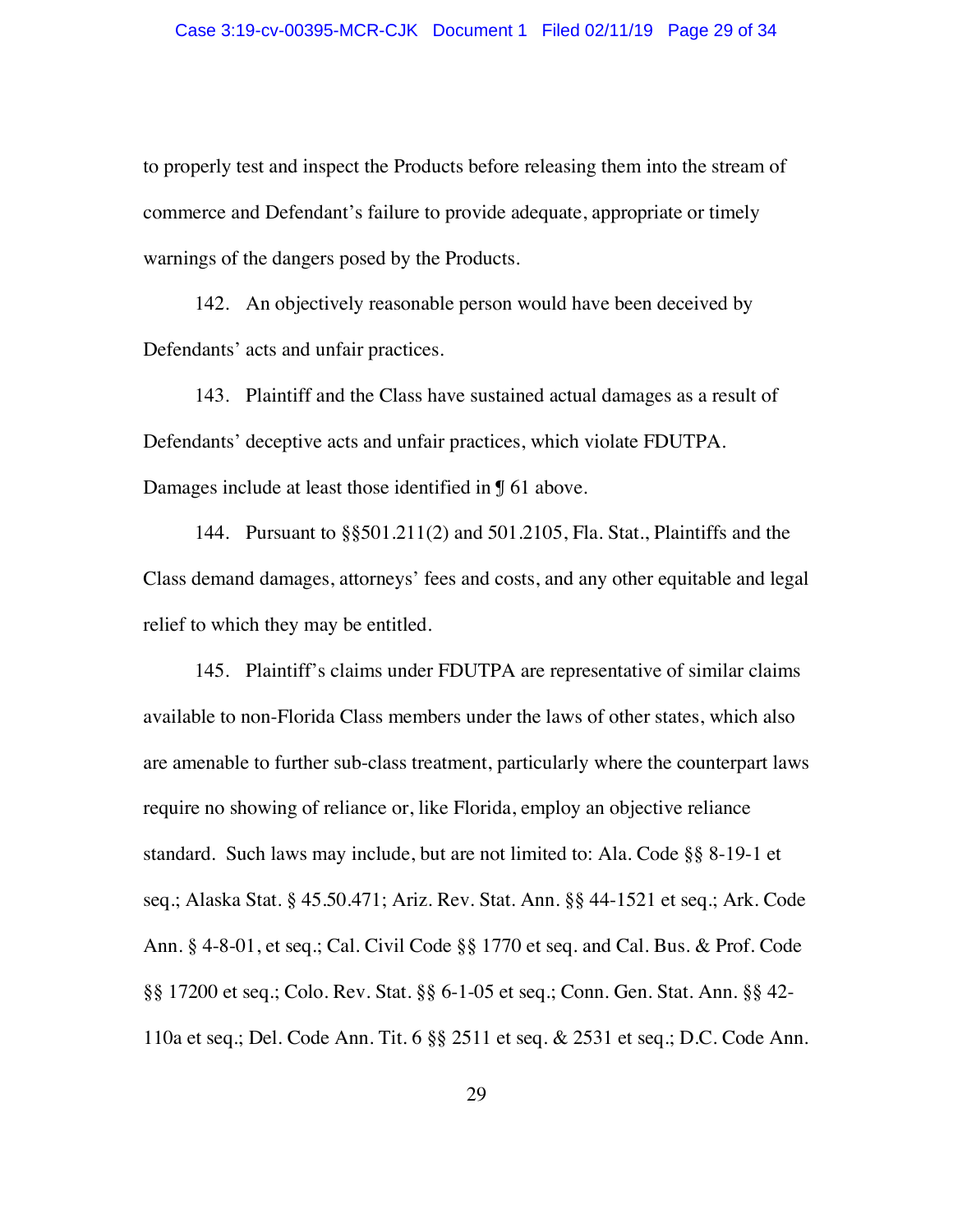§§ 28-3901 et seq.; Ga. Code Ann. §§ 10-1-372 and 10-1-420; Haw. Rev. Stat. §§ 480-1 et seq.; Idaho Code §§ 48-601 et seq.; 815 Ill. Comp. Stat. 505/1 et seq.; Ind. Code Ann. 24-5-0.5-3; Iowa Code § 714.16; Kan. Stat. Ann. §§ 50-623 et seq.; Ky. Rev. Stat. Ann. § 367.170; La. R.S. §§ 1401 et seq.; Me. Rev. Stat. Ann tit. 5, §§ 205-A et seq.; Md. Code Ann., Com. Law §§ 13-301 et seq.; Mass. Ge. Laws ch. 93A, §§ 1 et seq.; Mich. Comp. Laws Ann. §§ 445.901 et seq.; Minn. Stat. §§ 325D.44 et seq.; Miss. Code Ann. §§ 75-24-1 et seq.; Mo. Ann. Stat. §§ 407.010 et seq.; Mont. Code Ann. §§ 30-14-101 et seq.; Neb. Rev. Stat. Ann. §§ 59-1601 et seq.; Nev. Rev. Stat. Ann. §§ 598.0903 et seq.; N.H. Rev. Stat. Ann. §§ 358-A:1 et seq.; N.J. Stat. Ann. §§ 56:8-1 et seq.; N.M. Stat. Ann. §§ 57-12-1 et seq.; N.Y. Gen. Bus. Law §§ 349 et seq. and 350-e et seq.; N.C. Gen. Stat. §§ 75-1 et seq.; N.D. Cent. Code §§ 51-12-01 et seq. and 51-15-01 et seq.; Ohio Rev. Code Ann. §§ 1345.01 et seq.; Okla Stat. Ann. Tit. 15, §§ 751 et seq.; Or. Rev. Stat. §§ 646.605 et seq.; 73 Pa. Cons. Stat. §§ 201-1 et seq.; R.I. Gen. Laws §§ 6-13.1-1 et seq.; S.C. Code Ann. §§ 39-5-10 et seq.; S.D. Codified Laws §§ 37-24-1 et seq.; Tenn. Code Ann. § 47-18-109(a)(1); Tex. Bus. & Com. Code Ann. §§ 17.41 et seq.; Utah Code Ann. §§ 13-11-1 et seq.; Vt. Stat. Ann. Tit. 9, §§ 2453 et seq.; Va. Code Ann. §§ 59.1-196 et seq.; Wash Rev. Code Ann. §§ 19.86.010 et seq.; W. Va. Code 46A-6-101 et seq.; Wis. Stat. Ann. § 100.18; and Wyo. Stat. Ann. §§ 40-12- 101 et seq.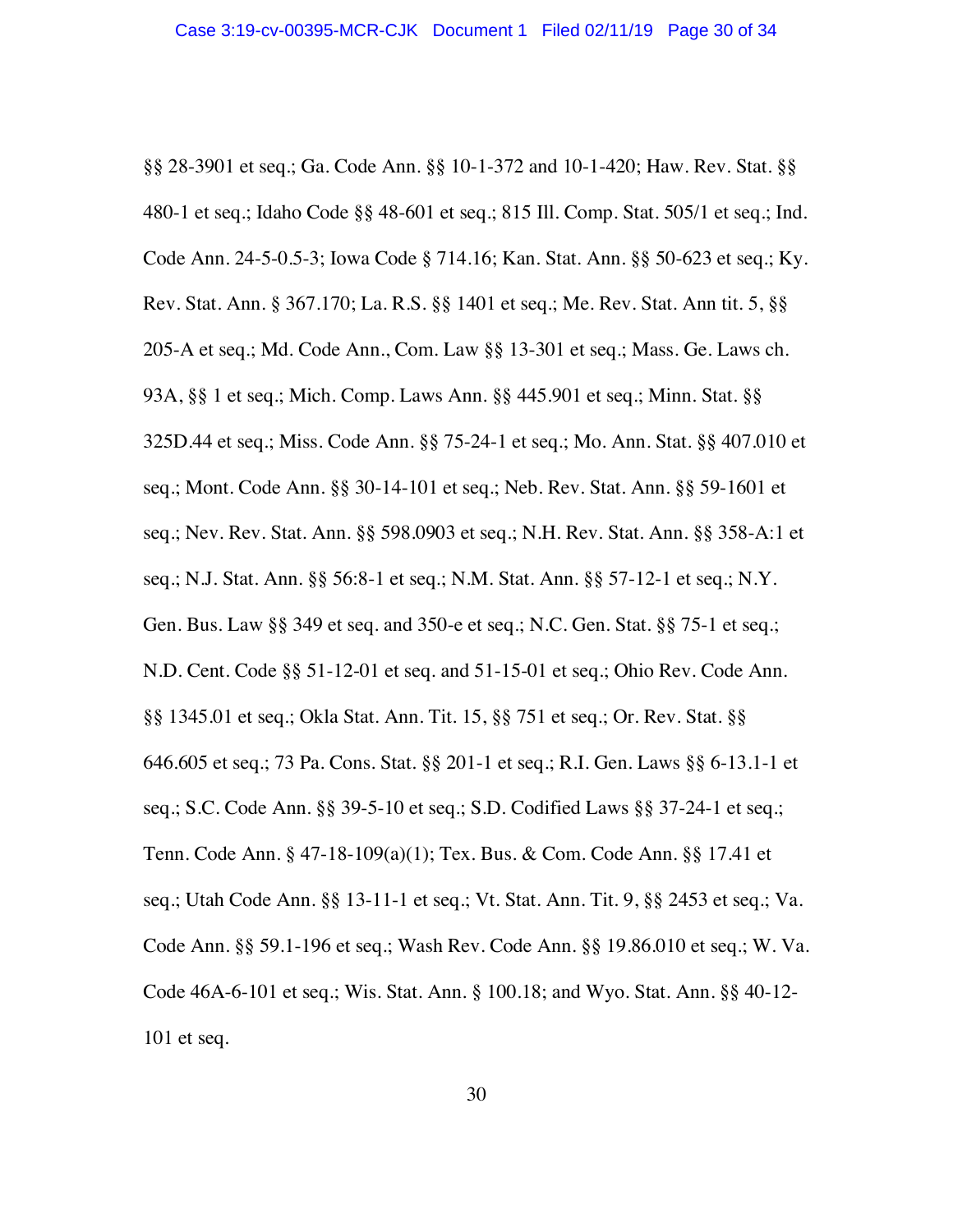146. Therefore, Plaintiffs pray for relief as set forth below.

### **COUNT IX: Unjust Enrichment On Behalf of the Class**

147. Plaintiffs reallege and incorporate by reference  $\mathbb{II}$  20-76 above.

148. Plaintiffs bring this claim for unjust enrichment against Defendant on behalf of the Class.

149. As a direct, proximate, and foreseeable result of Defendant's acts and otherwise wrongful conduct, Plaintiffs and the Class members conferred a benefit on Defendant and consequently suffered damages. Defendant profited and benefited from the sale of the Products, even as the Products caused Plaintiffs and the Class members to incur damages.

150. Defendant voluntarily accepted and retained these profits and benefits, derived from Plaintiffs and the Class members, with full knowledge and awareness that as a result of Defendant's wrongdoing, consumers including Plaintiffs and the Class members were not receiving Products of the quality, nature, fitness, or value that had been represented by Defendant or that reasonable consumers expected. Plaintiffs and the Class members purchased pet food that they expected would be safe and healthy for their pets and instead have now had to endure the serious injury, illness, hospitalization, and/or death of their beloved pets.

### 151. Defendant continues to possess monies paid by Plaintiffs and the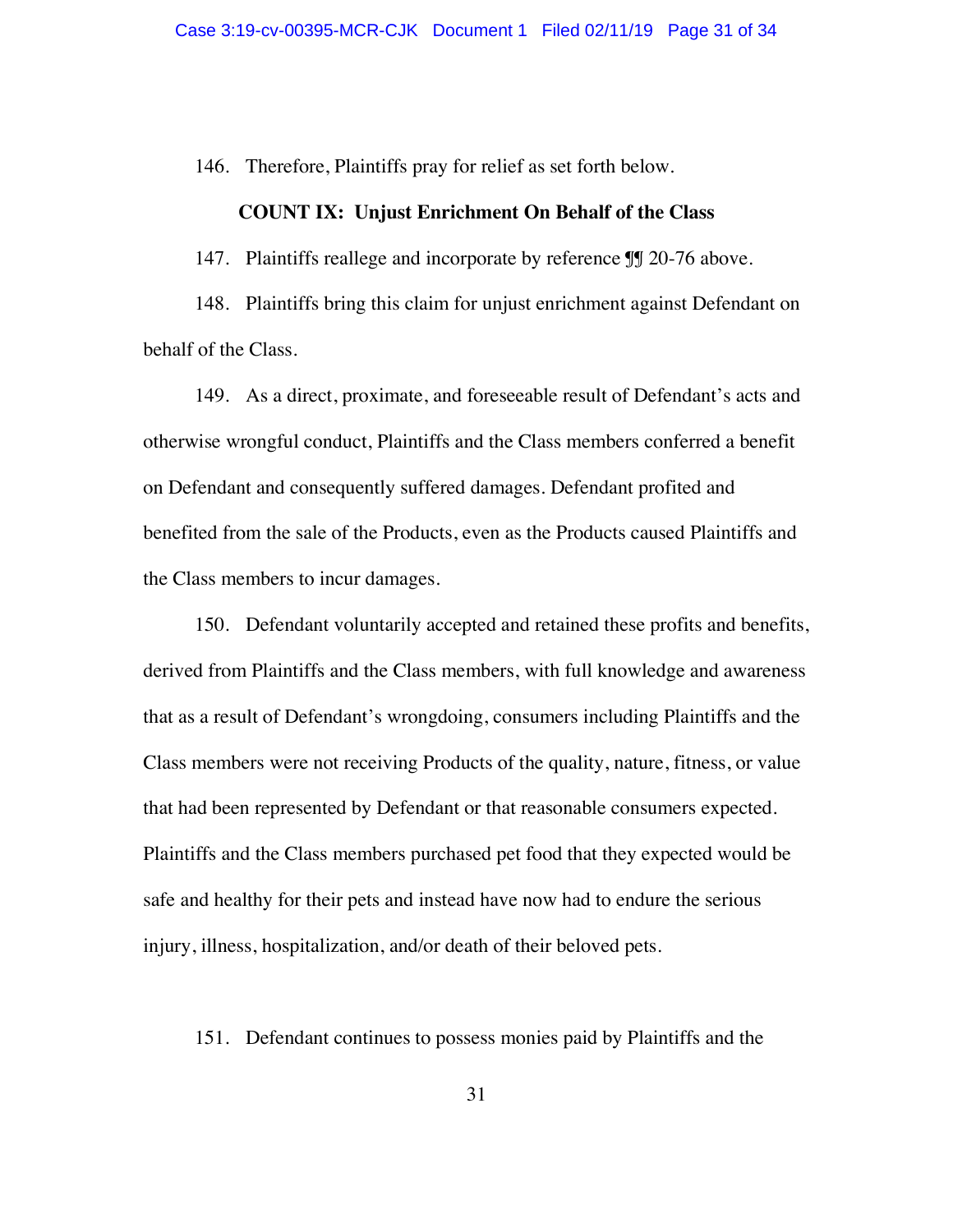Class members to which Defendant is not entitled.

152. Under the circumstances it would be inequitable for Defendants to retain the benefits conferred upon it and Defendant's retention of these benefits violates fundamental principles of justice, equity, and good conscience.

153. Plaintiffs and the Class members hereby seek the disgorgement and restitution of Defendant's wrongful profits, revenue, and benefits, to the extent, and in the amount, deemed appropriate by the Court, and such other relief as the Court deems just and proper to remedy Defendant's unjust enrichment.

154. Therefore, Plaintiffs pray for relief as set forth below.

### **PRAYER FOR RELIEF**

WHEREFORE, Plaintiffs, individually and on behalf of the members of the Class, respectfully request the Court to enter an Order:

A. certifying the proposed Class under Federal Rule of Civil Procedure  $23(a)$ ,  $(b)(2)$ , and  $(b)(3)$ , as set forth above;

B. declaring that Defendant is financially responsible for notifying the Class members of the pendency of this suit;

C. declaring that Defendant has committed the violations of law alleged herein;

D. providing for any and all injunctive relief the Court deems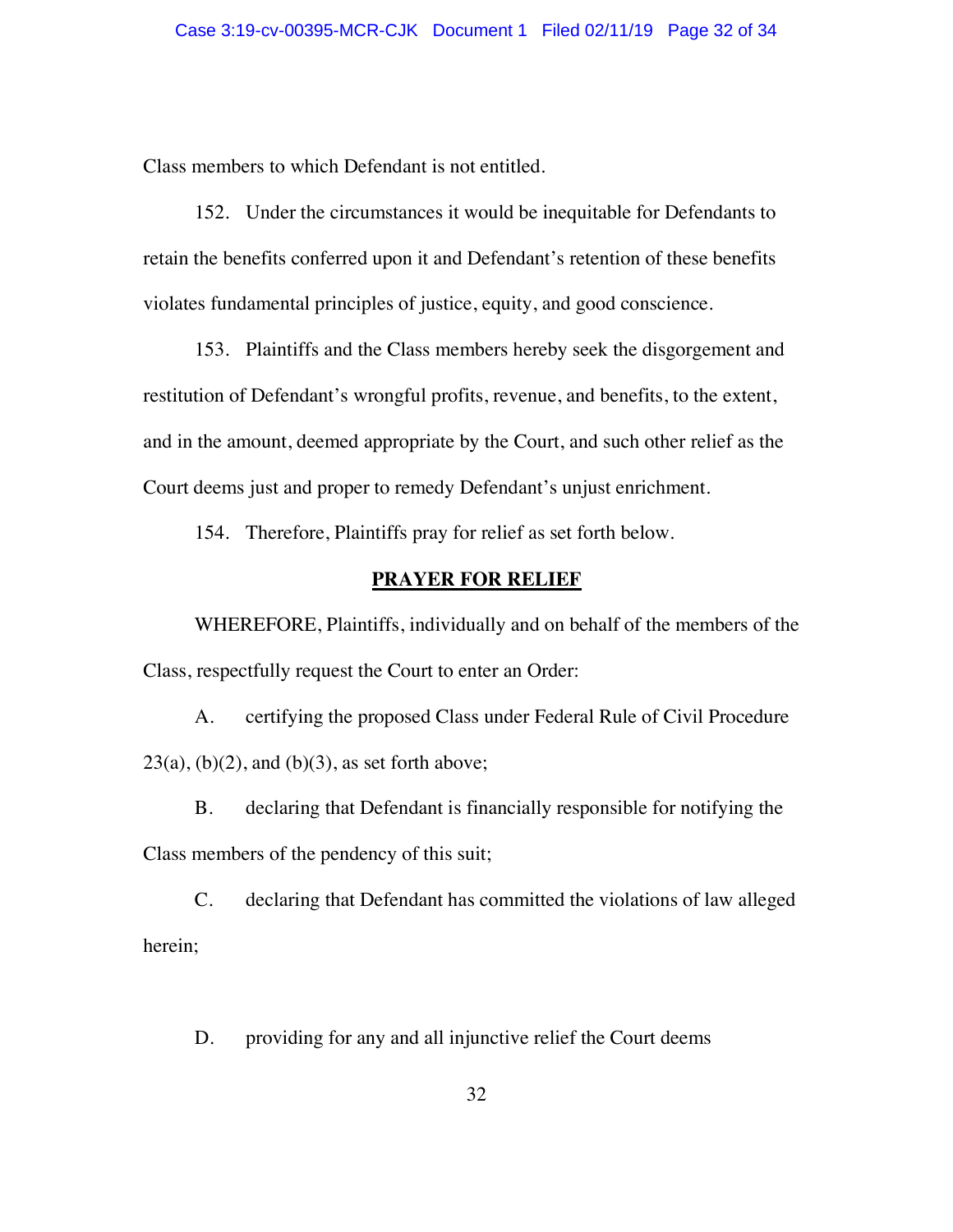appropriate;

E. awarding monetary damages, including but not limited to any compensatory, incidental, or consequential damages in an amount that the Court or jury will determine, in accordance with applicable law;

F. providing for any and all equitable monetary relief the Court deems appropriate;

G. awarding punitive or exemplary damages in accordance with proof and in an amount consistent with applicable precedent;

H. awarding Plaintiffs their reasonable costs and expenses of suit, including attorneys' fees;

I. awarding pre- and post-judgment interest to the extent the law allows; and

J. providing such further relief as this Court may deem just and proper.

# **DEMAND FOR JURY TRIAL**

Pursuant to Rule 38 of the Federal Rules of Civil Procedure, Plaintiffs hereby demand a trial by jury on all claims so triable.

Date: February 11, 2019 Respectfully submitted,